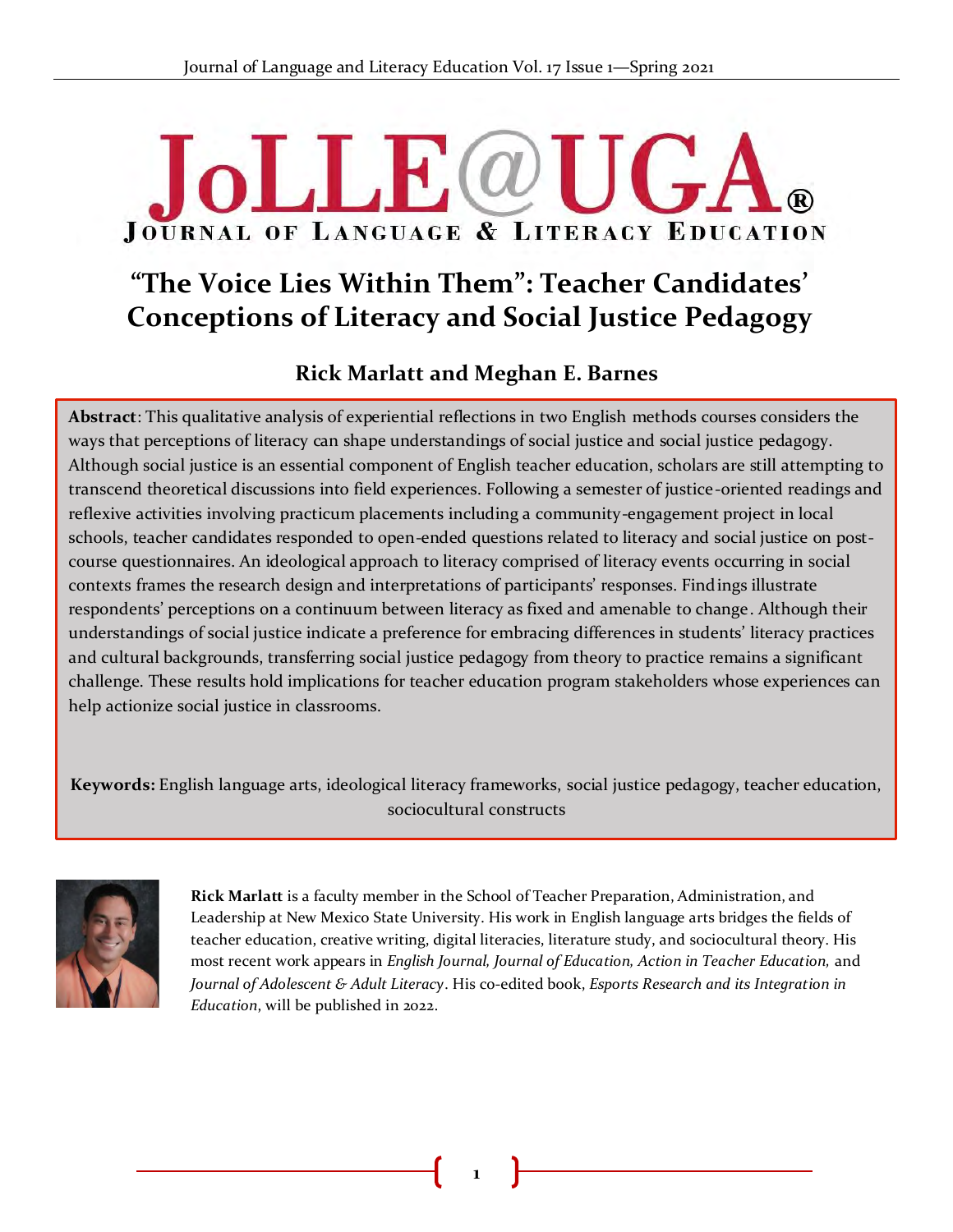

**Meghan E. Barnes** is Assistant Professor of English Education at the University of North Carolina, Charlotte, where she teaches undergraduate and graduate-level courses on teaching English to secondary learners, the politics of language and writing, teacher research, and young adult literature. In her research, Meghan draws on sociocultural theory to consider pre-service teachers' developing conceptual understandings of teaching and literacy, as well as community-engaged approaches to both teaching and research. Meghan's recent work has been published in *Teaching and Teacher Education*, *Journal of Teacher Education*, *English Education*, *Journal of Adolescent & Adult Literacy,* and *English Teaching: Practice and Critique*. You can contact her at [mbarne56@uncc.edu.](mailto:mbarne56@uncc.edu)

#### **Introduction<sup>1</sup>**

ocial justice pedagogy is a core pursuit of many teacher education programs across the U.S. and beyond, and the mission of preparing justice-minded educators is a vital component of democratic educational endeavors within the fields of English language arts (ELA) and literacy studies (Morrell, 2012). Because reflexivity and reflection are keys to improving praxis at any career stage, honoring and responding to the voices of students who are learning how to teach is essential for practitioners and scholars working in the field of teacher education, especially for those who are committed to leveraging literacy toward putting social justice into action (Smagorinsky et al., 2015). Likewise, during his address at the National Council of Teachers of English (NCTE) 2018 General Assembly, author Christopher Emdin stated, "You cannot give anybody a voice--you recognize the fact that the voice lies within them" (NCTE, 2018). The present article's authors, Rick and Meghan, are ELA teacher educators who strive to showcase a commitment to language and literacy research and teaching that foregrounds social justice as actionable strategies within instruction and pedagogy. Bridging the gap between social justice theory and practice in literacy education involves understanding where students are in their experiences and understandings S

of heavy concepts. Part of our vision for social justice in ELA is modeling for students how to stand in solidarity with BIPOC and LGBTQ communities who have historically and perpetually been the victims of oppression and marginalization enabled by Whitepower structures of systemic racism and colonialism in the U.S. By partnering with the communities we serve, we recognize that they do not need to be "fixed," that their sociocultural contexts are foundational assets on which partnerships can be sustained. We believe this journey begins by listening to our students.

As critically-engaged teacher educators, our work should prioritize the voices of prospective ELA teachers and respond to how they are articulating and enacting justice in their coursework and in their practice with K-12 learners. Our commitment to social justice is shaped by Moje's (2007) calls for thoughtful critique of the content teacher candidates (TCs) are asked to learn as well as the contexts surrounding those processes, including how the acquisition and performativity of knowledge is structured and the degree to which students' identities and backgrounds are visible in schools. We also ascribe to Bell (2007), who argues that TCs should develop an awareness of our collective

<sup>&</sup>lt;sup>1</sup> We acknowledge that there is a gender spectrum and that myriad pronouns exist that we can use when referring to individuals in our writing. Throughout this

article we use pronouns to refer to individuals that correspond with the pronouns that they use to refer to themselves.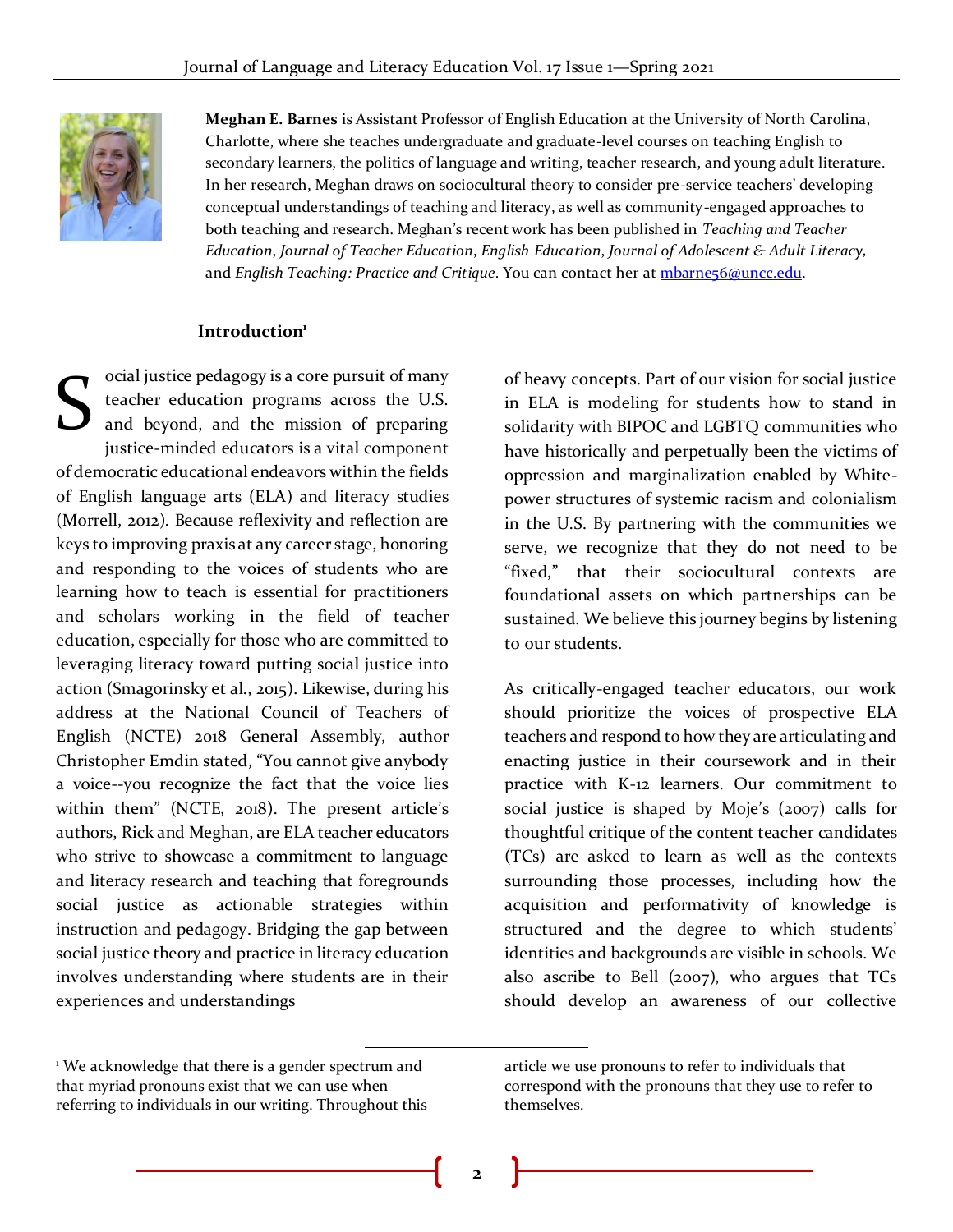socialization within oppressive systems and a sense of agency to interrupt oppression in institutions. To this end, we aim with teacher education curricula to afford opportunities for reflection on historical and current societal injustices perpetuated in schools, while pursuing the disruption of those inequities (Bolick et al., 2019).

Although social justice is an essential component of ELA teacher education, scholars are still searching for ways to consistently transcend theoretical discussions within university classrooms and enact practices that influence K-12 students during field experiences in schools. This article describes our attempt in a recent study to tap into our TCs' voices

to consider how their perceptions of literacy can shape understandings of social justice and social justice pedagogy. We begin by considering how social justice is understood in the teaching of ELA across the literature, including how these understandings are shaped by perspectives of literacy and catalyzed through reflective practices that prioritize student voices. We then outline literacy

as ideological practice (Street, 1984) as the theoretical lens through which we analyze TCs' conceptions of social justice and literacy. Specifically, we inquire into the following research question in our efforts to heed Emdin's (2018) reminder that "the voice lies within them":

> How do TCs' perceptions of literacy shape their understandings of social justice and the possibilities of social justice pedagogy?

Findings suggest that TCs considered literacy to fall in a continuum between two disparate categories: *Literacy as Fixed* and *Literacy as Amenable to Change*.

TCs' perceptions of literacy have implications for how they conceived of social justice and the potential they envision for enacting social justice pedagogy in the ELA classroom. We hope this article offers teacher educators a blueprint for leveraging TCs' ideas about literacy toward transforming discussions of social justice as a theoretical construct into action for students, schools, and communities.

#### **Social Justice Approaches in ELA**

Cochran-Smith et al. (2010) note that although social justice causes have been taken up in different ways to support various populations over time, "challenging the inequities of school and society" (p. 37) has

> remained a unifying objective for U.S. educators. From the Black educators in the Jim Crow South who acted as "secret social justice advocates" (Smathers Library Gallery, 2018) to LGBTQ teachers who fought the National Education Association for fair union representation (Graves, 2015), social justice education in the U.S. has largely reflected societal movements (Zeichner, 2011). Recently, educators have

risen up to disrupt myriad injustices by organizing teach-ins along the U.S.-Mexico border (Camera, 2019), spearheading nationwide teacher walkouts for suitable compensation (Catte & Salfia, 2018), galvanizing social media campaigns such as #DisruptTexts (Ebarvia et al., 2018), and examining pedagogies of those who teach students with exceptionalities (Mundorf et al., 2019). Justice continues to be carried out in and around the field of education via numerous new platforms (Carruthers, 2018).

Literacy scholars and educators have particularly engaged in teaching practices through which social

**"Although social justice is an essential component of ELA teacher education, scholars are still searching for ways to consistently transcend theoretical discussions within university classrooms."**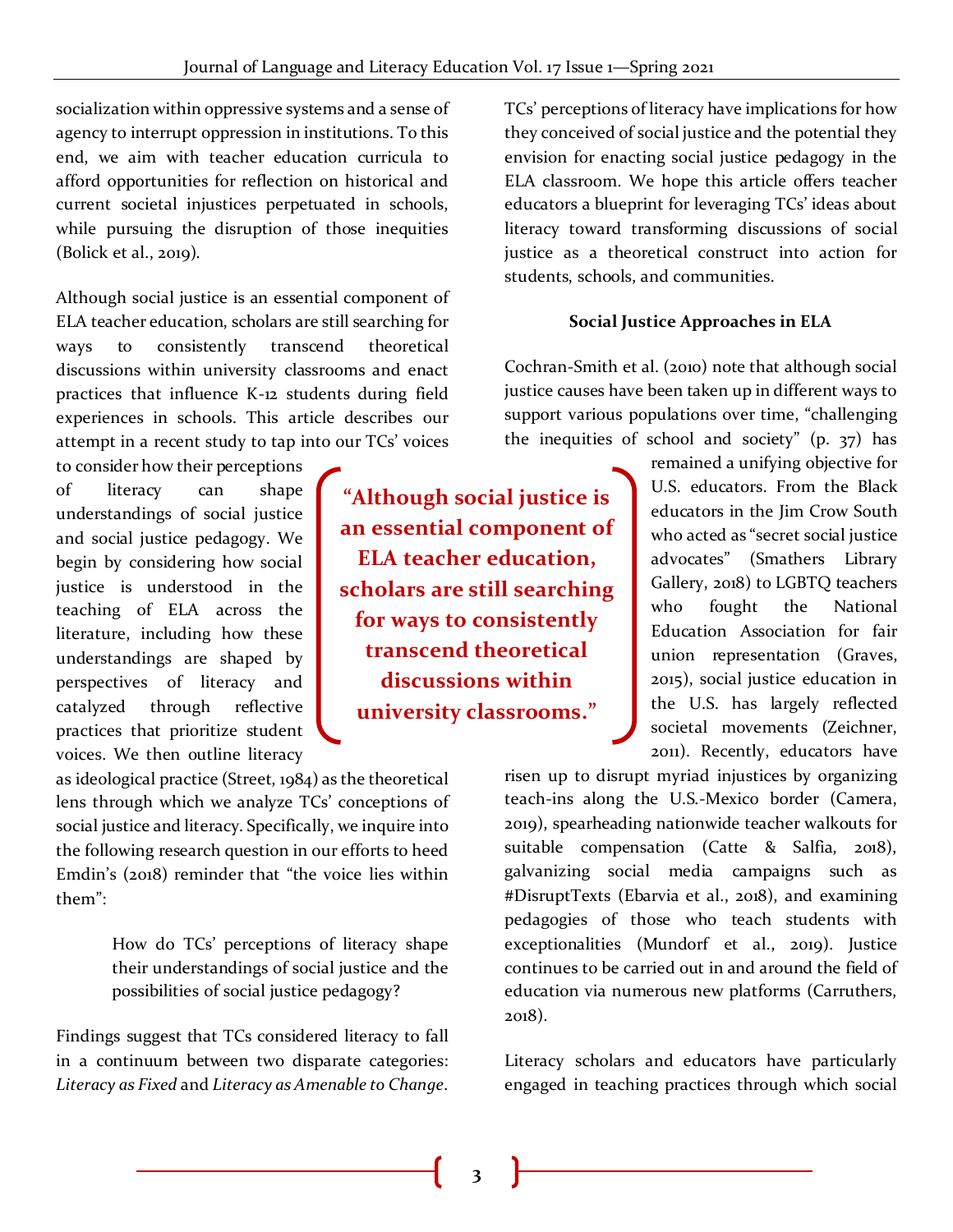justice is modeled through endeavors of abolition and activism (Love, 2019). The charge of social justice in ELA teacher education has been led by NCTE's Commission on Social Justice in Teacher Education Programs (n.d.), whose members ground their work "in the belief that it is impossible to make sense of the field of English language arts without using gender, race, and class (among others) as central categories of description and analysis" (para. 3). Scholars have pinpointed this sharpened criticality of sociocultural contexts as a key determiner in distinguishing social justice pedagogy from socially-just pedagogy (Ball & Wilson, 1996). This distinction involves the recognition that it is simply not good enough to teach about diversity, equity, and inclusion; instead, our practices must embrace student voices and be

reflective of their cultural and linguistic identities. As Muhammad (2020) guides us, no literacy education can be truly responsive until it champions power and equity by acknowledging historical and cultural oppression in and out of school. As such, the English Language Arts Teacher Educators group within NCTE recognizes

each student's equal right to a fair and just education as a bare-minimum construct, while exploring the function of identities and diversity, and considering opportunities for enacting transformation that begins in educative spaces and transcends beyond institutional borders (justice.education, 2020).

Widening TCs' pedagogical perspectives to include justice-oriented considerations alongside the delivery of ELA content is often initiated by teacher educators who introduce social justice topics through readings and discussions in methods coursework. Cultivating empathetic stances by examining histories of racial oppression (Freire, 1994), establishing culturally relevant teaching practices

**"No literacy education can be truly responsive until it champions power and equity by acknowledging historical and cultural oppression in and out of school."**

(Gay, 2010), and rearranging curricular priorities to account for students' diverse life experiences (Sleeter, 2005) are examples that frequently comprise early units. Although incorporating foundational readings into methods syllabi and assessing the integration of justice-driven principles in TCs' learning designs are vital components of ELA teacher education, the field needs to move beyond theoretical discussions to include more opportunities for practice (Rodriguez et al., 2020). Hoyle (2018) argues that providing historical and theoretical underpinnings of social justice is a productive starting point, yet teacher educators must "prepare teachers to understand what social justice would look like, the product" (p. 3). TCs benefit from live-classroom experiences with students through university-school-community

> partnerships that allow multiple stakeholders to cohere around social issues. Practicum placements afford opportunities for fresh physical spaces and student interactions, which help TCs transfer their university classroom discussions about justice as a concept into actionable strategies for schools and communities, such as

increasing racial literacy (Sealy-Ruiz, 2016) and implementing culturally sustaining pedagogy (Paris & Alim, 2017).

Practicum teaching experiences where TCs put into practice and reflect on theoretical models of curriculum development learned in their coursework are integral to extending understandings of social justice from the university setting to classroom contexts. In their work with innovative practicum structures, Choi et al. (2020) argue that the development of self-efficacy in working with diverse learners and their communities is traceable through reflective practices that allow "PSTs the opportunity to express and elaborate on their experiences within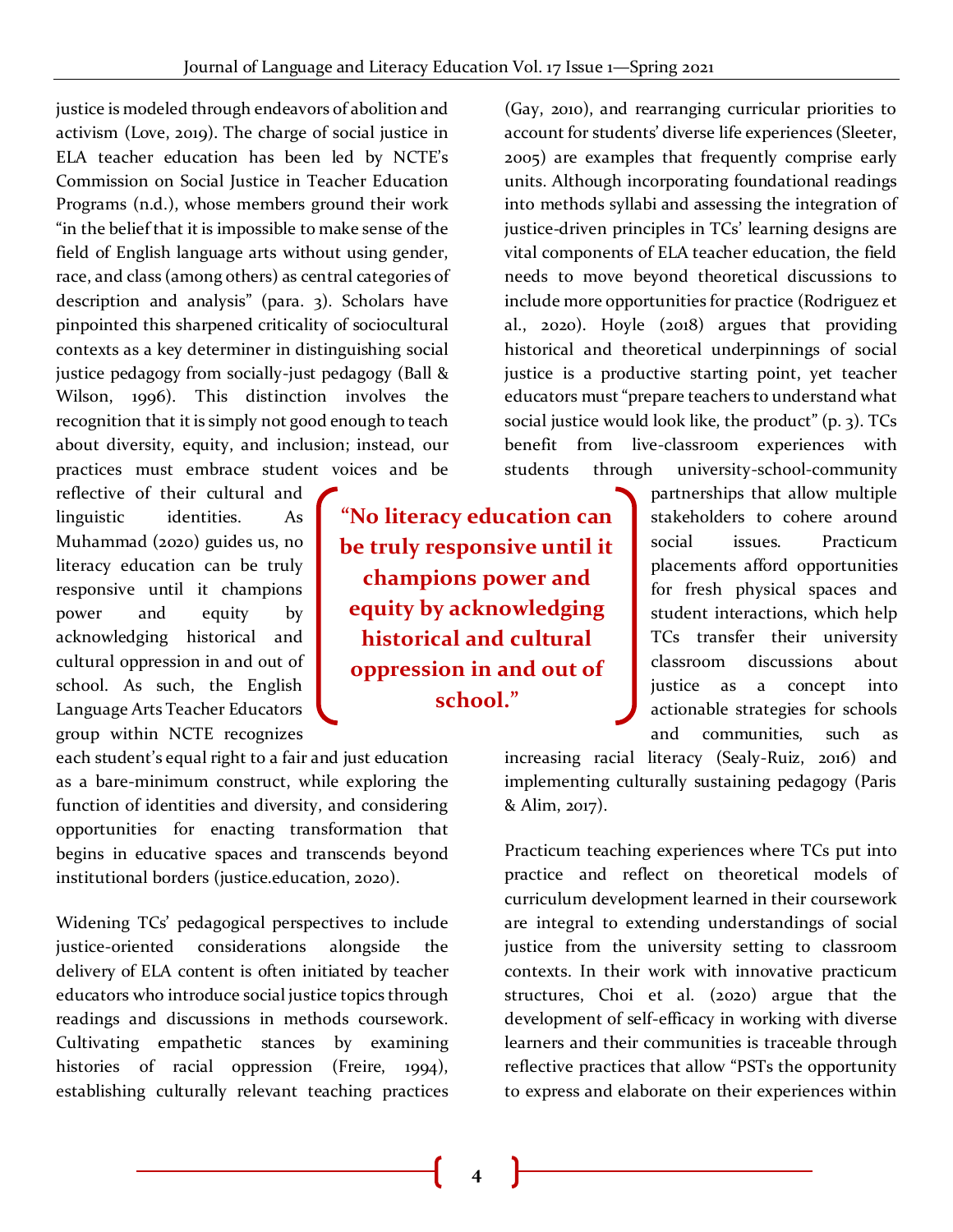the classroom" (p. 108). ELA teacher educators have recently leveraged TCs' practicum reflections toward enhancing their beliefs about teaching writing (Pytash & Testa, 2020) and entering the field with effective models of praxis (Smagorinsky et al., 2015). At the heart of reflective practices is the belief that TCs can learn about enacting social justice from interactions with students, communities, schools, and one another. In addition to prioritizing TC and K-16 student voices, teacher educators are able to edge TCs' reflections toward understandings of social justice largely by how they define literacy and approach adolescents' literacy practices in and out of school (Sarigianides, 2019). An expansive, actionoriented perspective of social justice is attainable

through an expanded view on literacy and its role within the democratic purposes of schooling, specifically, the notion that all students are intelligent beings with their own unique voices, sociocultural contexts, and knowledge-bearing literacy practices who have the right to determine their own learning pathways and meaning-making.

#### **Situating Literacy Instruction for Social Justice**

By viewing literacy practices broadly, as constantly evolving phenomena comprised of social events that are multimodal, multidimensional, and situated in cultural and political worlds that are increasingly global, TCs are more likely to equate literacy education with social justice and facilitate justiceoriented literacy instruction. Literacy outcomes realized in school are directly connected to myriad cultural contexts surrounding meaning-making throughout adolescents' homes and communities (Scribner & Cole, 1981). ELA teachers are charged with helping students navigate dynamic landscapes

**"As the connection between literacy and social justice is so profound in ELA settings, supporting TCs' expanded understandings of literacy practices is, in itself, a form of justice teaching."**

where identities and communication are continually reshaped through practices involving texts (Petrone et al., 2015). As these operations generate fluid truths of identity, agency, and power in learning environments, a large component of teacher educators' work is helping TCs expand previous notions of literacy to include racially, linguistically, and culturally relevant texts and activities. In their review of social justice scholarship in ELA methods, Fowler-Amato et al. (2019) suggest, "opening up what counts as text, genre, language, and literacy practice has the potential to support PTs in developing understandings about not only the young people they teach but also the communities that are home to these young people" (p. 171). By facilitating reflective

practices and generating inclusive platforms for student voices to drive opportunities for discovery, teacher educators help TCs expand their notions of literacy, and subsequently, their conceptions of social justice work. As the connection between literacy and social justice is so profound in ELA settings, supporting TCs' expanded understandings of literacy

practices is, in itself, a form of justice teaching.

#### **Conceptual Framework**

Our critically-minded research and teaching is founded on Street's (1984) ideological approach to literacy that situates literacy at the intersections of discrete aspects of reading and writing, literacy events, and literacy practices. Unlike an autonomous approach wherein literacy is defined as the concrete skills of reading and writing removed from social context (Olson, 1988), an ideological perspective considers technical and cognitive aspects of reading and writing as they are enacted by social inhabitants within cultural structures (Street, 1984). Although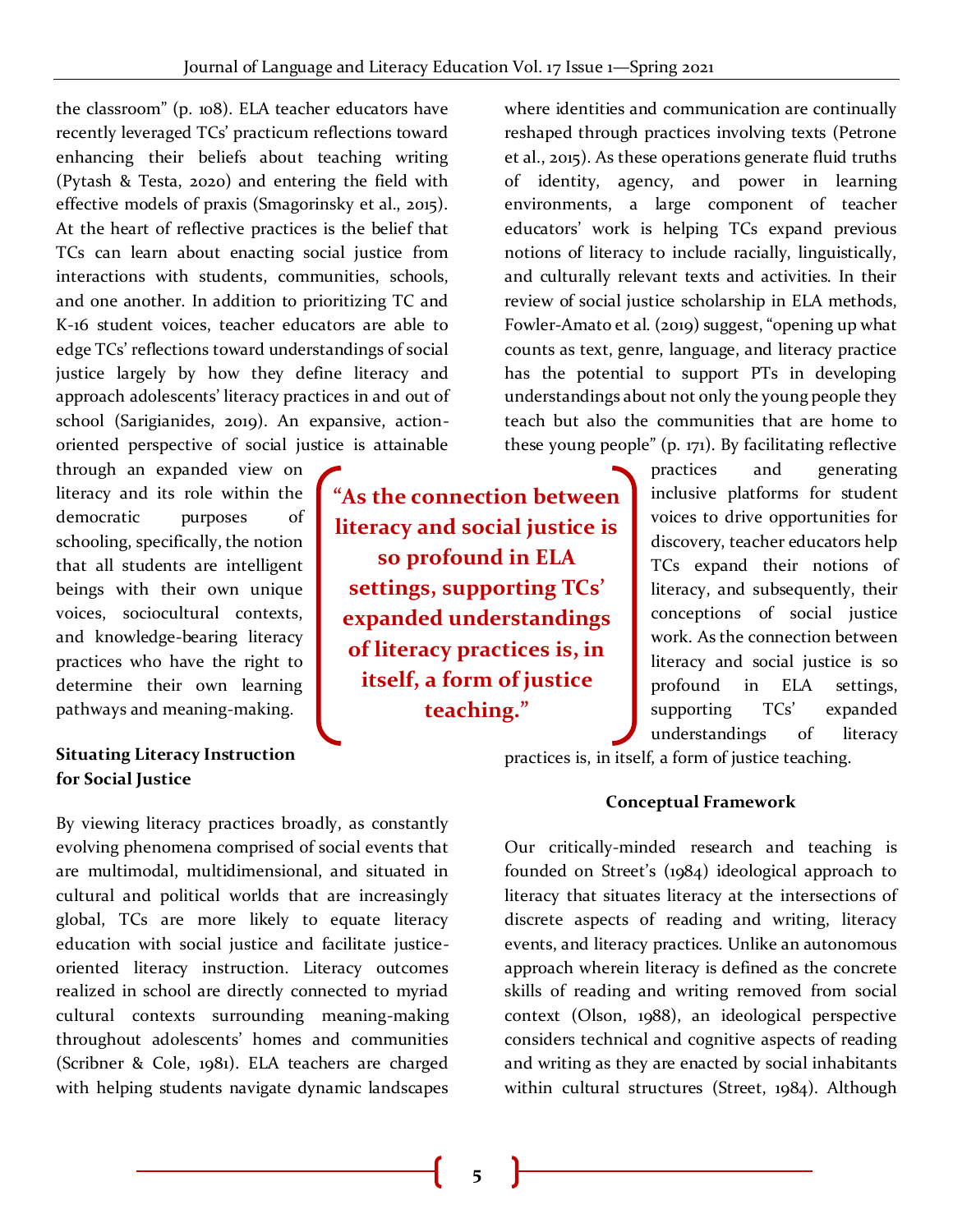inclusive of elements of the autonomous model, an ideological approach to literacy refers broadly to ways that individuals use a "range of context-specific practices and ways of interacting with the social environment" (Auerbach, 1992, p. 73) to make meaning of the world.

Literacy can be further delineated into events and practices. Literacy events refer to "any occasion in which a piece of writing is integral to the nature of participants' interactions and their interpretive processes" (Heath, 1983, p. 93). In classrooms, for instance, texts are often used to mediate students' interpretive processes (Maybin, 2000). Conversely, literacy practices refer to reading and writing behaviors and conceptualizations of meaning (Street, 1984). Literacy practices include the ways literacy events are situated within peoples' beliefs and understandings about the world (Maybin, 2000) and are saturated with ideology because they may challenge dominant discourses, shift conceptions of "proper" or "correct" literacy, and entail struggles for power and position. Literacy as an ideological practice positions reading and writing within larger, power-laden contexts and holds implications for ELA teacher preparation.

As literacy practices are embedded in changing sociocultural contexts, we take an ideological approach to literacy to outline pedagogical elements that are essential to learning within dynamic, diverse settings. We also consider literacy to be a framework to promote participation and interaction, to include a variety of text modes, to position students as constructors of knowledge, and to be a tool for analyzing and promoting equity and culturally sustaining practices. While instructional methods that lean more toward autonomous characterization can certainly result in effective teaching, we believe that culturally and linguistically diverse students, whose language and literacy practices are often absent or discounted in mainstream curricula,

respond best to literacy education that affords them opportunities to embrace their identities (Muhammad, 2020). This commitment to ideological approaches can position literacy educators to be more attuned to justice-oriented teaching and frames our inquiry into the relationship between TCs' perceptions of literacy and social justice.

#### **Method**

In the following section, we outline the methods undertaken in our study, beginning with a description of the contexts and participants, moving into a statement regarding our course objectives, and finally, illustrating the details of our data collection and analysis.

#### **Context & Participants**

Rick and Meghan co-developed their respective undergraduate ELA methods courses to reflect justice-driven academic objectives, learning materials, and pedagogical components. These core aspects represent our commitment to teaching literacy and preparing literacy educators through a social justice lens that prioritizes solidarity over involvement and allyship over acknowledgement (Barnes & Marlatt, 2020). Rick identifies as a White male who teaches at a Hispanic Serving Institution in the Southwest U.S. where all 12 enrolled TCs consented to participate in the study. Students' selfidentified racial demographics reflect the university's regional Borderland contexts; six TCs identified as Latinx, four as White, one as Asian American, and one as Black. Seven TCs identified as male, five as female. Meghan identifies as a White female who teaches at a public university in the Southeast U.S., where all eight TCs offered consent. The TCs' gender and racial self-identifications align with those of practicing teachers throughout the U.S.; six TCs identified as women, two as men. Six TCs identified as White, one as Black, and one as Asian American.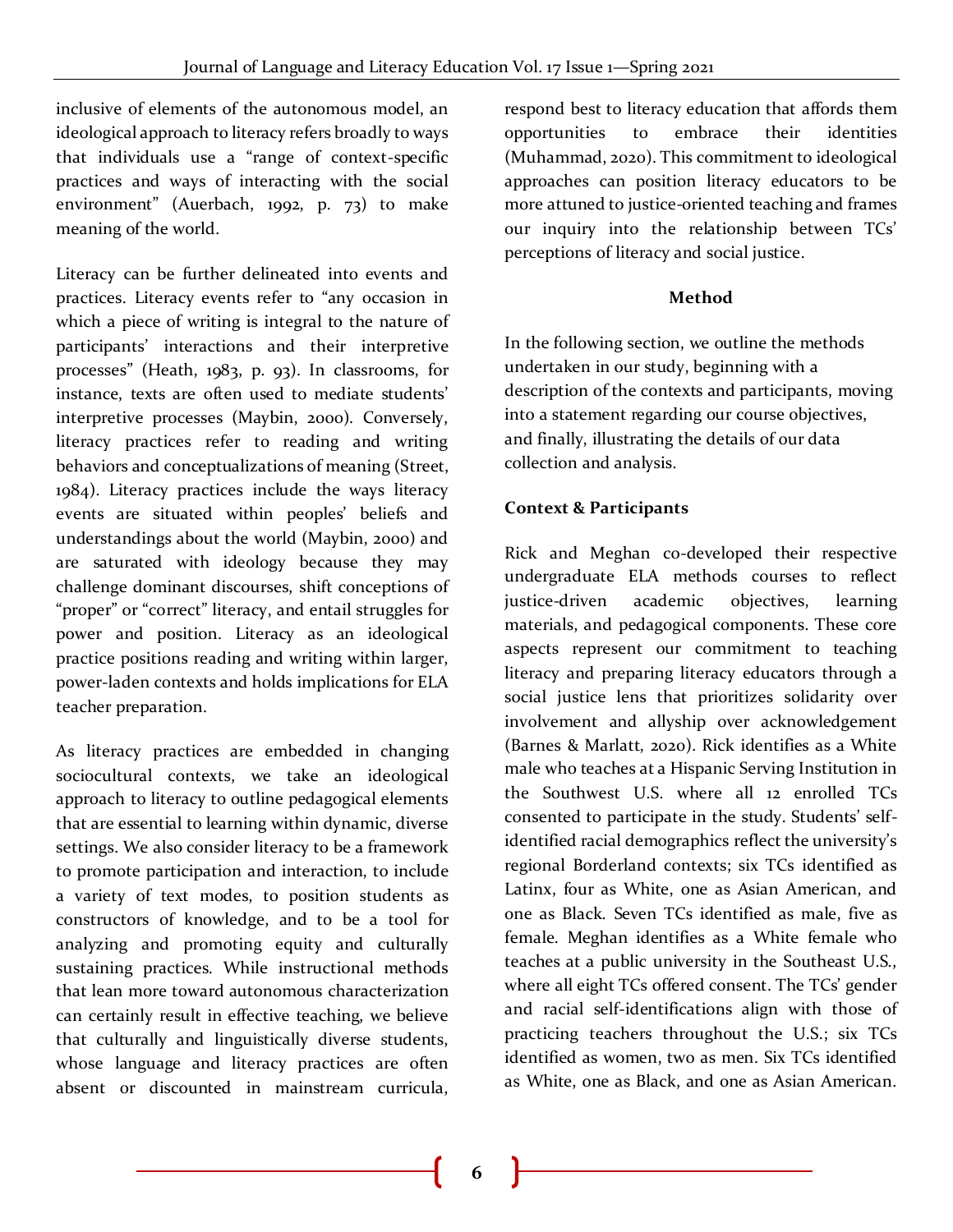#### **Table 1**

*Teacher Education Questionnaire*

| Q.1      | What does social justice mean?                                                         |
|----------|----------------------------------------------------------------------------------------|
| Q.2      | What does it mean to be a social justice-oriented teacher?                             |
| Q.3      | Explain your stance on taking a social justice-oriented approach on teaching ELA.      |
| Q.4      | What is an example of a social justice-driven approach in teaching ELA? (this could be |
|          | something you've observed this semester or prior, something you've tried on your own,  |
|          | or an idea you'd like to try)                                                          |
| Q.5      | Explain what makes this approach socially just.                                        |
| Q. 6     | How does a social justice approach influence student learning and achievement?         |
| Q.7      | What is a text?                                                                        |
| Q.8      | What are examples of texts?                                                            |
| Q.9      | What does literacy mean to you, as a prospective ELA teacher?                          |
| Q.10     | What are examples whereby someone might demonstrate literacy?                          |
| $Q.$ $n$ | What does it mean to be a community-engaged teacher?                                   |
| Q.12     | In what ways is community engagement important (or not) in your future teaching?       |
| Q.13     | In what ways is community engagement important (or not) for student learning?          |
| Q.14     | What are examples of community-engaged teaching that you've observed, experienced,     |
|          | or developed this semester?                                                            |

As both Rick and Meghan share personal and institutional commitments to the students we serve, especially culturally and linguistically diverse students, we have included social identity details as an act of solidarity and in support of the diversification of the teaching workforce (Sleeter, 2001). Both methods courses are taken by senior level students during their final semester prior to student teaching. TCs in both programs attend weekly class meetings and complete a practicum experience in secondary schools.

One of the primary goals of our courses is to support TCs' critical analysis of how social justice and literacy manifest in schools, and we carefully select texts that encourage TCs to embrace both the curricular design components of their profession as well as aspects of action research. In addition to foundational readings on designing ELA instructional units (Smagorinsky,

2019) and engaging in reflexivity through practitioner research methods (Chiseri-Strater & Sunstein, 2006), our core texts target learning objectives grounded in understanding social justice literacies in theory and practice (Boyd, 2017). Throughout the semester, TCs complete readings and activities that support their analysis of diverse literacy practices (Matteson & Boyd, 2017); promote empathy in our implementation of digital literacies with adolescents (Frey et al., 2009); cultivate literacy-based relationships with students of color (Golden & Womack, 2016); prioritize community engagement alongside developing pedagogies (Haddix, 2015); and embody dispositions for solidarity with multilingual learners (Hickey, 2018). Finally, drawing upon these texts and topics, TCs complete a semester-long communityengagement project wherein they research a topic significant to localized contexts of their practicum school community. Social justice is not merely a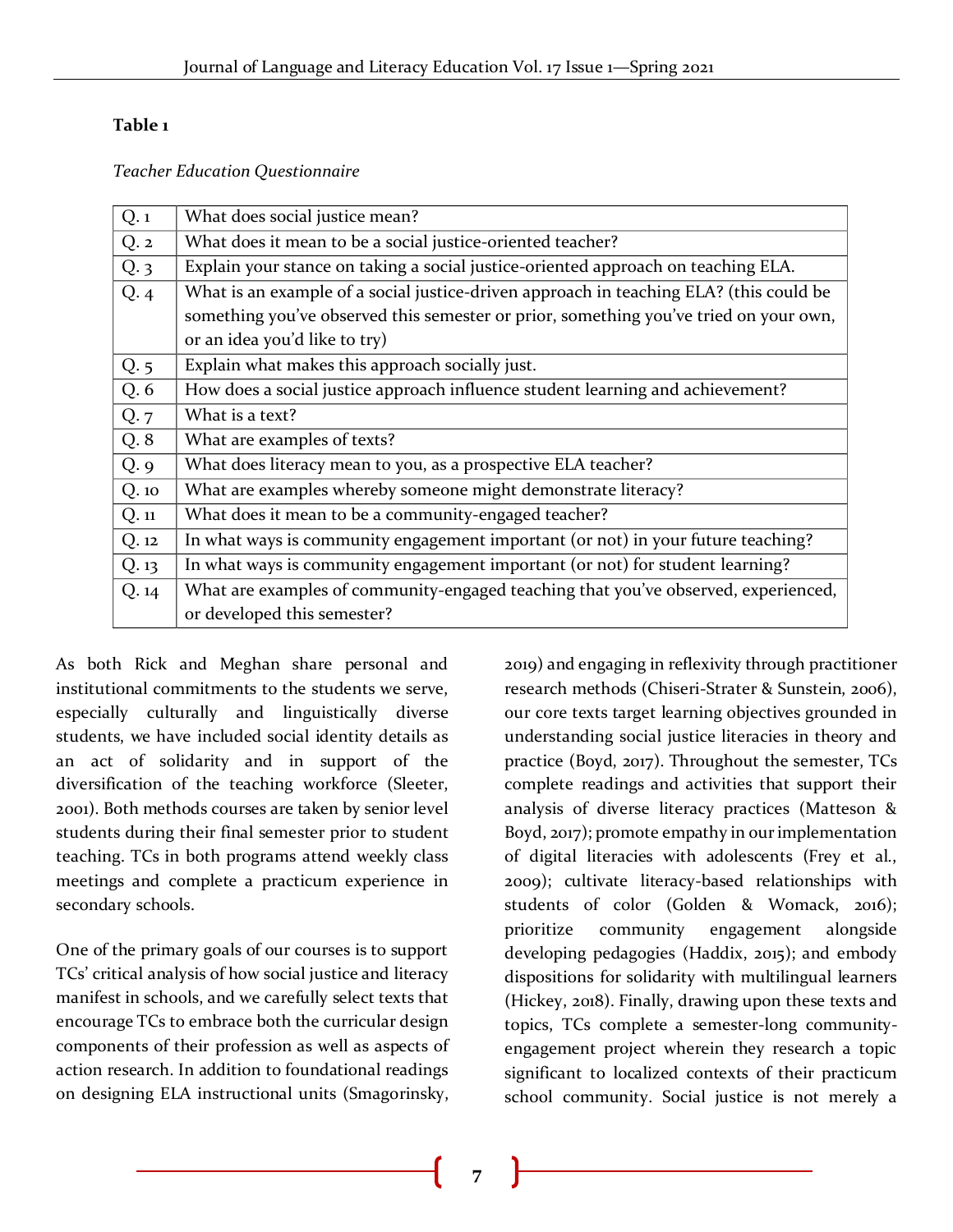collection of theories we discuss in university classrooms as a construct separate from our actual work with students; it should be modeled as practices we carry out alongside students in their communities. We believe the ideological conception of literacy with which we approach our courses compliments intentional inclusion of student voices and reflective practices, all of which foreground our justice-driven objectives.

#### **Data Collection and Analysis**

The data corpus for this study includes TCs' videorecorded reflections collected throughout the semester, final project presentations, and postproject questionnaires. In light of our research question, we focus on questionnaire data to ascertain how TCs' perceptions of literacy shaped their understanding of social justice and social justice pedagogy. This questionnaire (Table 1) was administered via Google Forms at the end of the semester. The instrument was co-developed by the researchers and featured open-ended questions about TCs' perspectives and experiences related to justice-oriented literacy teaching practices. These questions were devised according to recommendations from NCTE's Commission on Social Justice in Teacher Education Programs, which outline reflective, generative conversation starters for ELA teacher educators looking to encourage TCs to explore identities, diversities, and transformation in their developing pedagogies (justice.education, 2020).

Rick and Meghan engaged in ongoing, iterative data analysis following course completion. We began by reading through TCs' questionnaire responses and noting our first impressions. We then moved into a first round of thematic coding to develop initial codes, and after a follow-up conversation to calibrate our interpretations, we engaged in a second round of coding and collapsed codes into categories (Braun &

Clarke, 2006). The work of generating analytical structures was informed by our conceptual framework, specifically, that applications of social justice can be framed in part through a continuum along Street's (1984) distinction between autonomous and ideological notions of literacy. Codes and categories represented TCs' diverse and wide-ranging statements that seemed to be situated at axis points between the extreme endpoints of autonomous and ideological. As our analysis aims to represent TCs' complex ideas pertaining to social justice realities as emblematic of their perspectives of texts, ELA, and literacy operations in and out of school, we organized our findings into two sections: *Literacy as Fixed* and *Literacy as Amenable to Change*. These two overarching themes include numerous codes that all connect in varying degrees with social justice tenets, included in the preceding review of literature and scholarship. Table 2 illustrates our categories, codes, and the frequencies with which codes were applied across the responses.

#### **Findings**

In the following section, we present our findings, which we have divided into two sections: Literacy as Fixed and Literacy as Amenable to Change.

#### **Section One: Literacy as Fixed**

The first section is organized into two categories: *Consumption of Texts* and *Privileging the Normalized.*  For each category, we present codes and data samples.

### *Consumption of Texts*

The *Consumption of Texts* category contains two themes: "Reinforcing Existing Knowledge" and "Equality." "Reinforcing Existing Knowledge" totaled a frequency of 41, and "Equality" totaled a frequency

**8**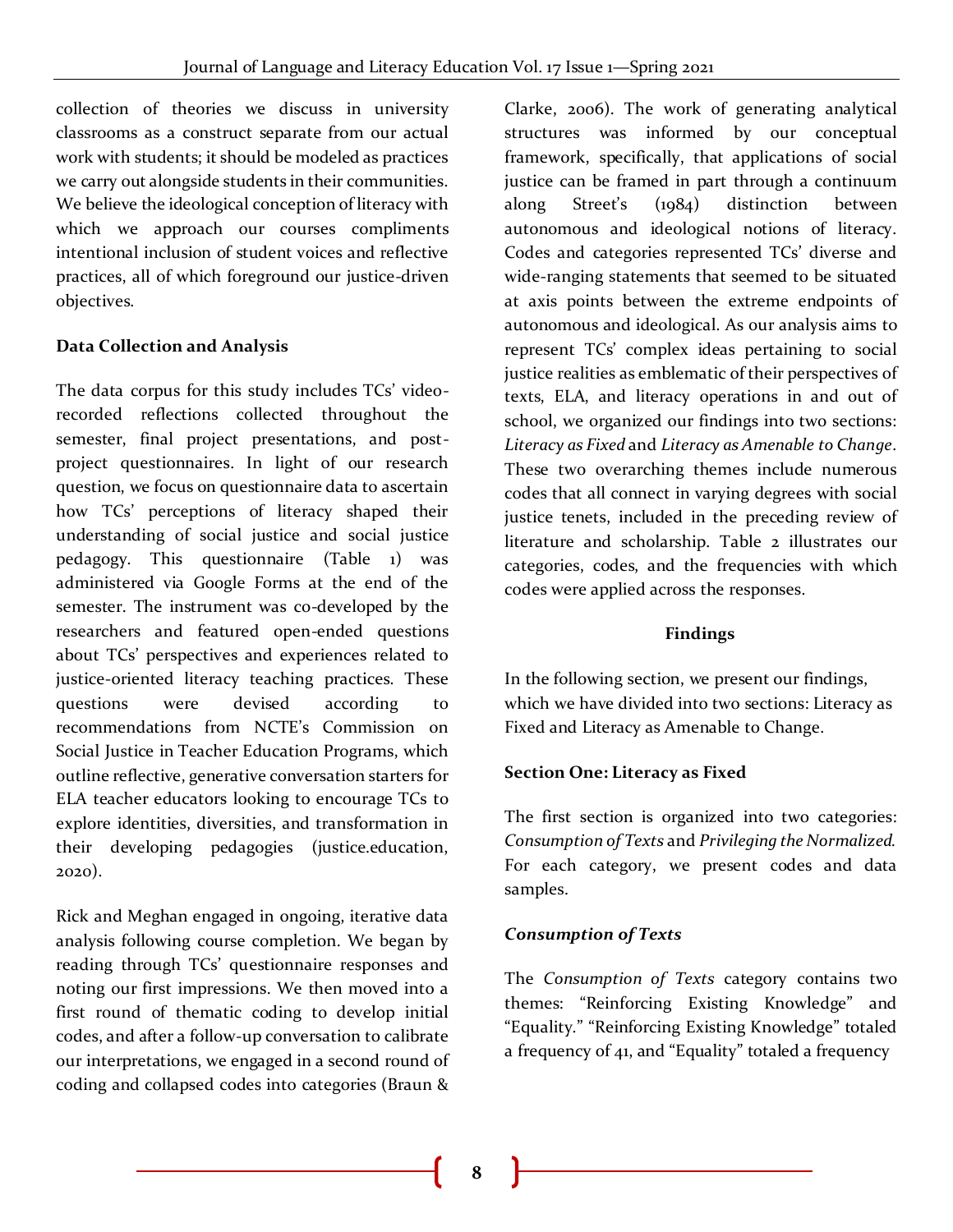#### **Table 2**

#### *Category and Code Frequencies*

| Section 1: Literacy as Fixed                            |           |  |
|---------------------------------------------------------|-----------|--|
| Code                                                    | Frequency |  |
| Category #1: Consumption of Texts                       |           |  |
| Reinforcing Existing Knowledge                          | 41        |  |
| Equality                                                | 14        |  |
| Total                                                   | 55        |  |
| Category #2: Privileging the Normalized                 |           |  |
| Prioritizing School Sanctioned Literacy<br>Practices    | 20        |  |
| Accommodations                                          | 14        |  |
| Total                                                   | 34        |  |
| Section 2: Literacy as Amenable to Change               |           |  |
| Code                                                    | Frequency |  |
| Category #1: Production of Texts                        |           |  |
| Creation of New Knowledge and Meaning                   | 15        |  |
| Action and Empowerment                                  | 13        |  |
| <b>Cultivating Critical Consciousness</b>               | 23        |  |
| Total                                                   | 51        |  |
| Category #2: Multiple Modes and Purposes                |           |  |
| Literacies Exist Outside of School and are<br>Digitized | 33        |  |
| Equity and Inclusivity                                  | 22        |  |
| Total                                                   | 55        |  |

of 14. Altogether, the category of *Consumption of Texts* tabulated a total frequency of 55.

**Reinforcing Existing Knowledge.** TCs' statements suggest that they perceived knowledge to be fixed, rather than constructed or contextual. They offered approaches to teaching ELA that included leveraging students' perspectives by "sharing their own stories" and including "cultural sources," featuring current events such as the Trump Impeachment to "allow them freedom in incorporating news and popular culture," and selecting "diverse literature" that "represents all backgrounds" and allows students to be "represented and heard." While many responses offered broad descriptions of texts that focus on "issues of color" or "Native American Literature," specific titles that "bring social justice issues to life" were also mentioned (e.g., *All American Boys* and *The Hate U Give*). A few responses such as "students need to learn from us" and "we have the knowledge they need" were more teacher-centric, indicative of a preference for centralizing power in the classroom. While these codes mostly suggest well-intentioned deference to the voices and interests of students, they also prioritize scaffolding those experiences toward consumption of texts within the accepted body of ELA knowledge rather than promoting the construction of new knowledge (Rodriguez et al., 2020).

TCs offered passive definitions of texts such as "written materials" that can be "read," "viewed," "analyzed" or are "meant to provoke a response." Their definitions of literacy were equally static, with literates "being able to read and comprehend materials being taught" and "engaging with the subject verbally." TCs largely prescribed consumption as the means through which literacy is demonstrated, further corroborating their preference for existing knowledge. One TC wrote that literacy can be showcased by writing a "report about a novel's chapter. They need to be able to read it, then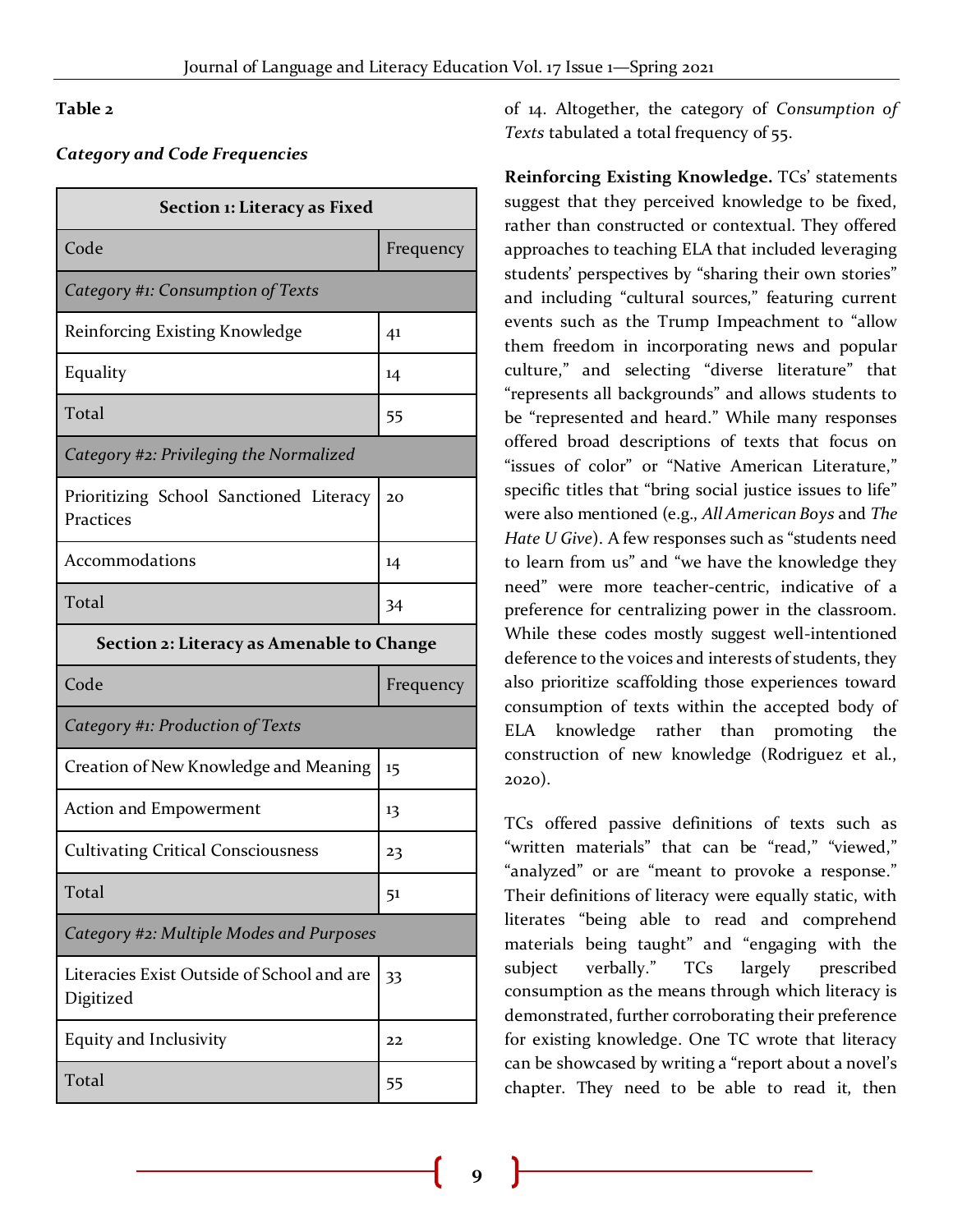comprehend and understand its message. Writing about it allows them to demonstrate what they learned." Other responses such as "determine bias in an article," "using skills to pull out meaning," and responding to "multiple choice questions based on concepts of a text" offer a range of ELA aptitudes. However, these statements consistently portray literacy as something that happens to students rather than with them, an operation that is performed *on them* rather than *by them* (Street, 1984).

Together, TCs' perceptions of knowledge as fixed and texts as passive, suggest they viewed literacy as autonomous, rather than ideological practice (Street, 1984). These consumptive skills and operations mentioned by TCs illustrate ideas about learners that are more receptive than generative, and while we recognize that justice-oriented teaching is still possible through disciplinary-driven subject matter instruction, we hope that TCs are eventually able to sophisticate and expand their notions of what literacy practices can be (Moje, 2007).

**Equality.** TCs were similarly concerned with sameness. TCs defined social justice as a communal commodity "equally distributed among everyone" and as a "philosophy of equal opportunity, wealth, and privilege in a society." Other definitions more closely revealed TCs' perceptions of social justice teaching as "holding all students to a high standard and then providing opportunities to meet this standard" and "advocating for all your students without taking their backgrounds into consideration." One TC believed that a justiceoriented teacher is one who ensures all students are "receiving equal education. There will always be students of every shape, color, size, and background. That shouldn't impact how you teach them. You need to make sure every student is receiving the exact same effort and support from you." Although committed to fairness, these responses indicate TCs' privileging of uniformity. In suggesting all students

should be treated equally, regardless of their identities, these TCs further bolster their perceptions of literacy as autonomous: centered around discrete practices of reading and writing and consumption of existing knowledge.

#### *Privileging the Normalized*

The *Privileging the Normalized* category contains two themes: "Prioritizing School Sanctioned Literacy Practices" and "Accommodations." "Prioritizing School Sanctioned Literacy Practices" totaled a frequency of 20, and "Accommodations" totaled a frequency of 14. Altogether, the category of *Privileging the Normalized* tabulated a total frequency of 34.

**Prioritizing School-Sanctioned Literacy Practices.** TCs exhibited dependence on alphanumeric texts and word-based thinking. Although their reflections reveal an understanding of how curriculum, instruction, and assessment have been facilitated through "standardized texts," "reading comprehension quizzes," and building "robust and meaningful vocabulary," TCs' remarks in the *normalized* category offer a narrow conception of possibilities for texts and literacy operations (Fowler-Amato et al., 2019). TCs offered Eurocentric, White male authors (e.g., Shakespeare and Locke), as examples of texts that students should comprehend to demonstrate literacy. Not only did TCs disregard concerns of interest and relevance for students (Frankel et al., 2018), they also suggested that the most effective way to demonstrate understanding of texts is through formal writing, discounting the wealth of meaning-making tools students regularly apply outside school.

**Accommodations.** A small number of TCs' beliefs about accommodations appeared to fall in line with assimilation into normalized systems of literacy and schooling. One TC described "offering extra help for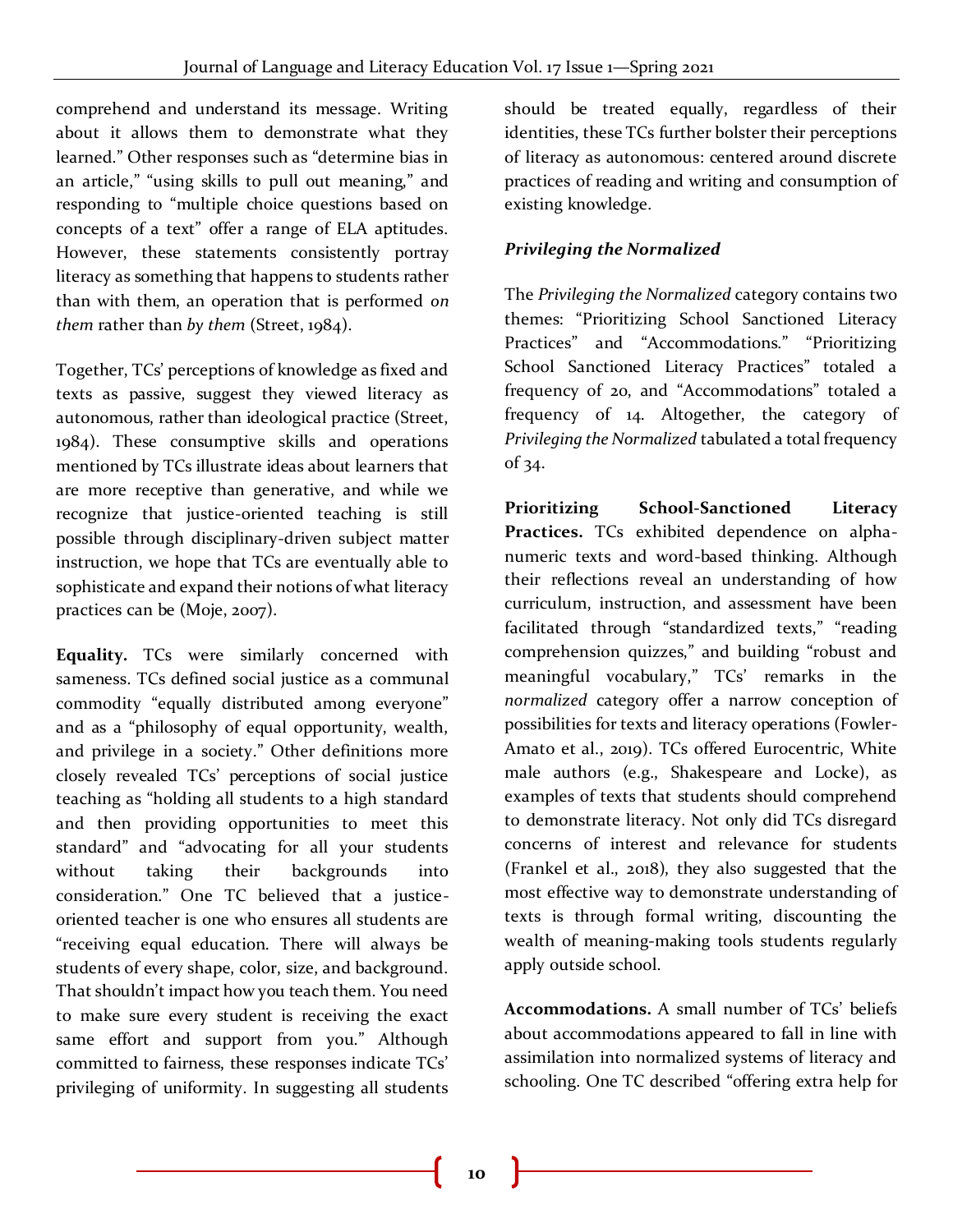students who may not be on par with reading skills so they won't fall behind in the lesson." Most TCs appeared to accommodate from a genuine desire to help students reach their utmost potential. One TC wrote, "To be a social justice-oriented teacher means to recognize and make adjustments to your teaching and treatment of students based on their needs and backgrounds." Another wrote, "Students aren't going to understand every concept because every student has strengths and weaknesses. I should find ways to support these students and promote growth in areas of weakness, instead of simply trying to raise their grade." An asset-based mindset is visible in these statements, which could indicate that adolescents' individual contexts are being considered, even if accepted academic competencies are the preferred measures of success (Gay, 2010).

Although TCs' language accommodations still largely align with literacy as a stationary concept, they did articulate a vision for mobility between languages (Hickey, 2018). Many TCs cited flexibility in language requirements as important interventions for justiceminded educators because "allowing English learners to write and speak in their native language instead of requiring them to use English only levels the playing field to ensure they can get the same grade as a student whose first language is English." 12 TCs specifically described language accommodations they had made in their practicum placements. One TC wrote, "I allowed students to complete assignments in English or Spanish and then present in the opposite language if they preferred." Another wrote, "I was able to help my students in Spanish if necessary, to ensure they completely understood the assignments." Although these empathetic approaches were rooted in academic achievement that "encourages students to engage on a whole new level" and "personalizes learning and allows them to explore the world around them," other responses demonstrated a more critical perspective. TCs outlined the "importance of multiple languages" and "exploring their own experiences through their own tongues and stories." One TC wrote, "Requiring ELLs to only communicate in English implies that English is the superior language, when in reality, this is not true. This provides more justice by respecting and welcoming different languages and cultures." TCs who referred to literacy needs of language learners demonstrated an understanding of accommodations to support historically underserved populations (Moll & Gonzalez, 1994).

Although we hope for TCs to move beyond the reification of majoritarian ideas and take up approaches that disrupt normalized ways of knowing, their recognition of student diversity in language, readiness, and academic experiences indicates at least an emerging understanding of justice teaching. And while these statements reflect a positive outlook regarding equality and democratic stances, by viewing literacy as fixed, TCs limit their views of language and literacy competencies that their students can demonstrate and subsequently limit their ability to implement social justice theory into practice (Moje, 2007).

#### **Section Two: Literacy as Amenable to Change**

We now turn to those instances where TCs considered literacy to be amenable to change. This second section of results is divided into two categories: *Production of Texts* and *Multiple Modes and Purposes.*

#### *Production of Texts*

The *Production of Texts* category contains three themes: "Creation of New Knowledge and Meaning," which totaled a frequency of 15; "Action and Empowerment," which totaled a frequency of 13; and "Cultivating Critical Consciousness," which totaled a frequency of 23. Altogether, the category of *Production of Texts* tabulated a total frequency of 51.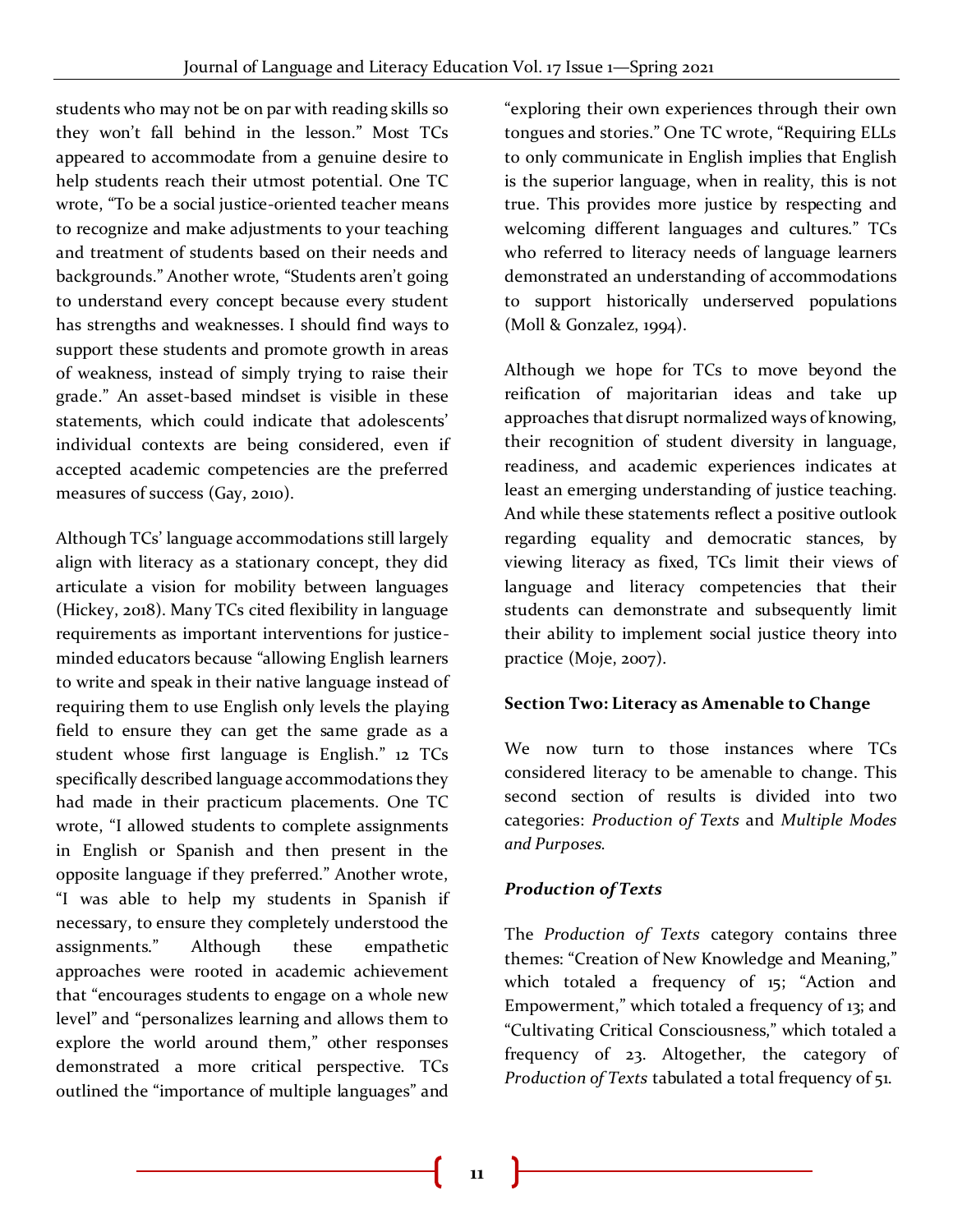**Creation of New Knowledge and Meaning.** TCs portrayed students as producers by highlighting their ability to "create texts in writing and by hand and mind." The act of production with regard to texts and ideas differs from consumption because the role of authorship is assigned to students as opposed to traditional views of learners as passive and lacking knowledge only instructors can provide. By describing students as active producers who make meaning and construct texts through literacy practices, TCs shed light on their views of literacy as enacted and acted upon within social spheres (Street, 1984). TCs situated a creation-based approach to literacy within a student-driven curriculum that differed from teacher-centric approaches discussed in the previous section. Whereas some responses limited literacy operations to basic reading and writing, others illustrated expanded perspectives that helped to "give students diverse ways of showing their knowledge." Instead of conceding to traditional text types such as articles and books, TCs defined texts as a "recorded medium that communicates a student's message" and "interactive platforms" for students to "think critically" and "problem solve together." Describing a daily open-forum writing activity his cooperating teacher facilitated, one TC wrote, "By putting the responsibility in the students' hands, to choose how they want to meet objectives, they are able to reclaim some power over their own learning and share personal thoughts with you." Another wrote, "Literacy is being knowledgeable and showing it in different ways beyond just reading and writing." TCs allowed students agency with audience and purpose through "journal writing," "narrative essays," "research infographics," and "short stories." Unlike descriptions of adolescents as consumers, production-based responses placed creation in the hands of students and conveyed literacy practices as generative rather than consumptive, products that are constructed and disseminated *by students* and not *for students* (Street, 1984).

**Action and Empowerment.** TCs' statements about social justice and literacy suggested that they viewed ELA instructors as positioned to leverage production of texts toward social change, both in their dispositions and practices, and in supporting students to enact change. TCs cited numerous projects they had designed or observed throughout the semester that helped "tie the course together with what's going on in schools." A drama unit featuring student-authored one-act plays, research papers including interviews with community members, and music videos promoting local business using rhetorical principles are a few examples TCs shared. In a narrative writing unit, one TC described a life-tofiction exercise in which students fictionalized news events into short stories, challenging learners to "recognize [that] systems of oppression exist and take action to rectify that system" and "explore and attack injustices." Another wrote, "A social justice-oriented teacher is an educator who behaves like an activist in promoting equity for their students and raising awareness about oppression." TCs believed students' textual production could catalyze opportunities for "diverse voices to plan the curriculum" and "foster the sharing of ideas," which allows for investment in communities by prioritizing literacy practices of its members, particularly the meaning-making of adolescents (Matteson & Boyd, 2017).

**Cultivating Critical Consciousness.** TCs' responses exhibited an awareness that differences in society are often exploited by those in power to control the powerless, and that this domination is often exercised through texts (Freire, 1994). Justice-driven literacy education was defined through phrases such as "advocating against injustices," "disputing unfair community hierarchies," and "rectifying oppressive systems in society." Numerous TCs grounded their statements of critical consciousness in notions of privilege, initially through self-reflection and "paying attention to your own biases and actions." One TC wrote, "To be a social-justice oriented teacher means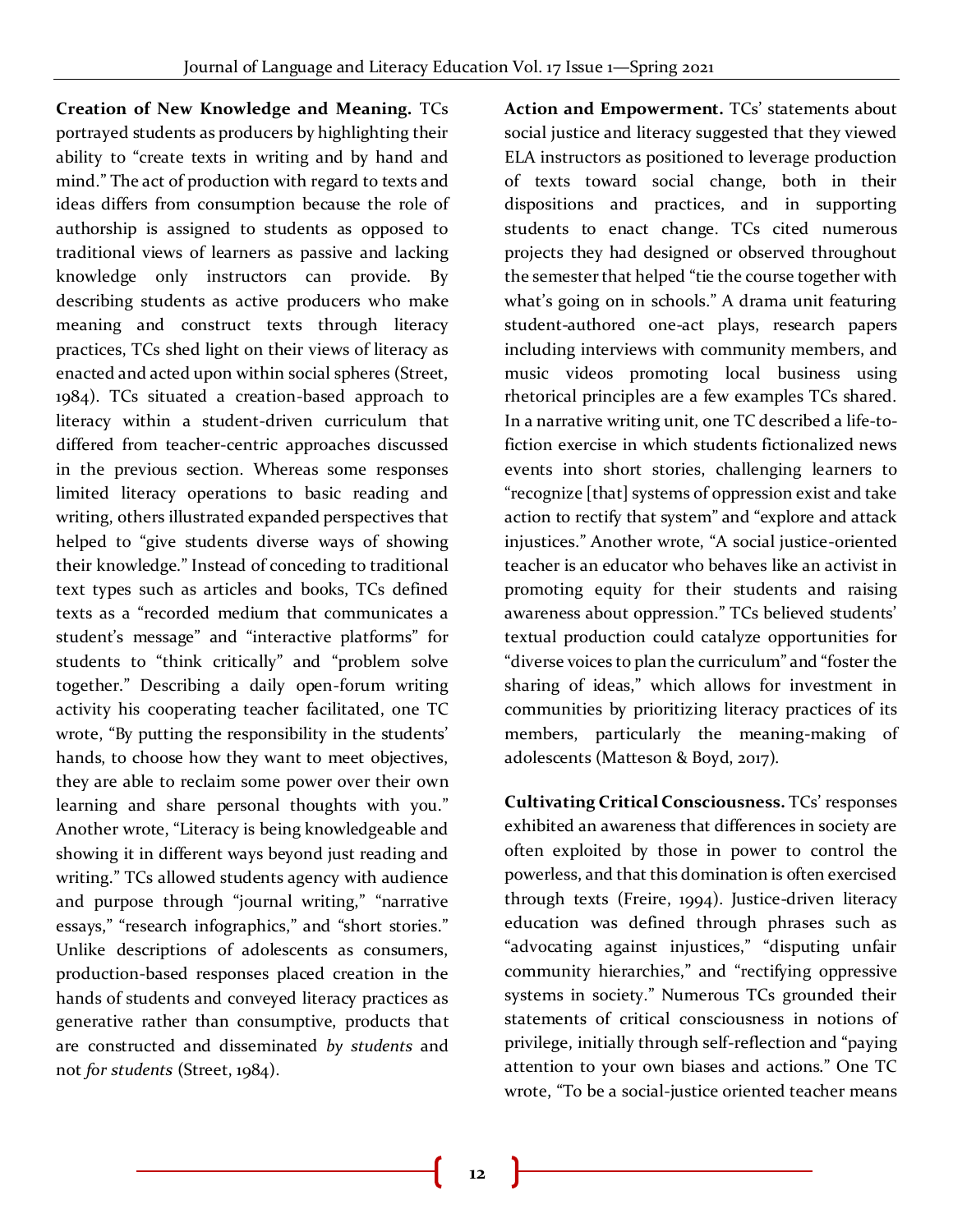you have an understanding of your own privilege and take time to educate yourself on how to meet the needs of marginalized students." Another wrote, "Students who enjoy privilege are offered new perspectives, and students who aren't privileged are supported through accurate representation." Several TCs embraced production of texts to teach "controversial topics" as a way to expose students to "counter-narratives" and "shape their own realities." One TC wrote, "Literacy means more than the ability to read. It is a tool to learn about the world and ways to make it better." During discussions, TCs also suggested framing a study of Arthur Miller's *The Crucible* around atrocities experienced by migrants at the U.S.-Mexico border, developing writing exercises on museum artifacts recalling forced removal of

African American neighborhoods, and using podcasts to explore lives of minor characters in American literature. These approaches all share a similar rationale: to humanize through texts the dehumanized in society. As TCs developed critical consciousness about their students and communities, they

**recognizing their meaningmaking outside school as rich literacy practices that can extend ELA curriculum as a vehicle for change."**

**"TCs took asset-oriented** 

**approaches to students by** 

simultaneously imagined pedagogical practices that could allow students to articulate their own critical perspectives (Petrone et al., 2015).

## *Multiple Modes and Purposes*

The *Multiple Modes and Purposes* category contains two themes: "Literacies Exist Outside of School and are Digitized" and "Equity and Inclusivity." "Literacies Exist Outside of School and are Digitized" totaled a frequency of 33, and "Equity and Inclusivity" totaled a frequency of 22. Altogether, the category of *Multiple Modes and Purposes* tabulated a total frequency of 55.

**Literacies Exist Outside School and are Becoming Digitized.** As presented in preceding sections, many TCs indicated a reliance on printbased, alpha-numeric texts and literacy practices. However, numerous statements acknowledged the growing importance of texts and operations rooted in home and social spaces, many of which are digitally composed (Kajder, 2010). "Digital art," "film genres," "performances," "social media," "body language," and "virtual reality applications" were some text types TCs listed. One TC wrote, "Literacy is how you engage the world using skills you have from your life." TCs observed a litany of home-based literacies being leveraged in their practicum such as "songs for shucking corn" and "oil change stories," and numerous digital activities including "TikToK videos

> to reenact *Romeo and Juliet*" and "creative mode in *Fortnite* to summarize the *Hunger Games*." TCs took asset-oriented approaches to students by recognizing their meaningmaking outside school as rich literacy practices that can extend ELA curriculum as a vehicle for change.

**Equity and Inclusivity.** TCs' notions of multiple modes and purposes were further illustrated by their frequent referencing of equity, in which they acknowledged differences in students' literacy practices as "evidence of a well-rounded education" and "an advantage rather than a deficit," and by their descriptions of inclusivity, which emphasized "safe and welcoming classroom environments" that prioritized "all methods of expression." Statements about equity were largely rooted in the work of "justice-committed teachers" and differed starkly from earlier discussions of equality, celebrations of diversity, or using knowledge funds as scaffolds. For many TCs, equitable representation extended beyond reflective texts and authors and integrated "students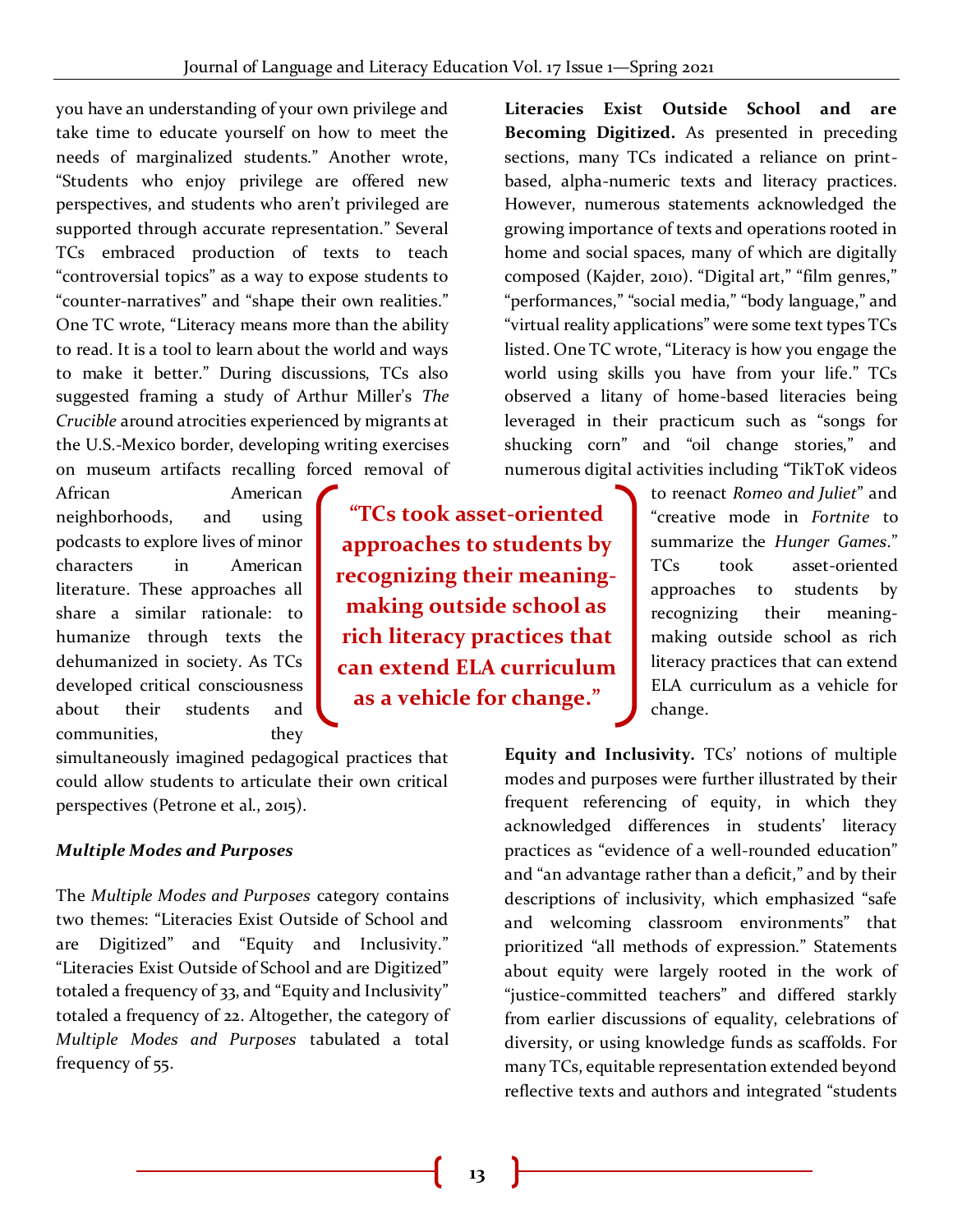#### **Discussion**

giving their own narratives in their own ways." These responses articulate that evolutions of literacy practices are attainable and desirable not *regardless*  of sociocultural differences, but *because* of them (Sarigianides, 2019).

Responses expounding beliefs about inclusivity were largely aligned with teacher dispositions, positioning educators as facilitators of "inclusive environments" and "judgement-free zones" where students' diverse perspectives and literacy practices are "recognized and valued" and "inclusive of a wider world." TCs described inclusive classrooms as an extension of instructors who are committed to social justice in their "responsive personalities" and "advocating for students' beliefs" as much as their instructional practices. TCs lauded demeanors that embrace adolescents' multiplicities of meaning-making, asserting, "When students know they're welcomed and loved in a classroom, they're more inspired to do good things beyond it."

TCs who tended to think of literacy as amenable to change appeared more attuned to sociocultural identities and differences among adolescents and seemed to be more apt to conceptualize what it means to teach in ways that move education toward social justice. Successful teaching is certainly possible with autonomous approaches; however, TCs articulating fixed ways of knowing showcased a deference toward normalized curricula that often fail to represent culturally and linguistically diverse student populations (Muhammad, 2020). Harkening back to Street's (1984) paradigm, TCs who articulated a more conservative view of literacy and learning tended to offer more limited conceptions of enacting social justice pedagogy. And TCs whose definitions of literacy practices and texts reflected more expansive ideas were able to offer more concrete examples of social justice in practice (Sleeter, 2001).

Twenty TCs engaged with our questionnaire by sharing perspectives on texts, literacy, and social justice education. Some respondents reinforced autonomous approaches to literacy and little to no articulation of a social justice pedagogy, let alone a vision for leveraging literacy as a tool for enacting social justice. Others cultivated critical consciousness through equity-based dispositions that valued differences, as well as ideological approaches to literacy, recognizing the range of ways that meaning is made and communicated. Navigating this complicated web of disparate views about literacy proved challenging, yet Street's (1984) model afforded us breadth and depth to analyze the complexity of TCs' responses, which reflected a wide range between the autonomous and ideological, often by the same TCs, and at times, within the same statement.

TCs' statements coded as fixed suggested autonomous approaches to literacy. And while we don't believe autonomous perspectives are necessarily antithetical to social justice pedagogy, we do believe that a view of literacy that is more limited than expansive can translate into teaching practices that are more limited in their ability to be culturally and linguistically sustaining (Paris & Alim, 2017). Within the *Literacy as Fixed* section, TCs' ideas about justice-oriented curricula and approaches were rather derivative, reminiscent of familiar talking points typical in methods classrooms (Bolick et al., 2019). Within *the Literacy as Amenable to Change* section, however, TCs shared more generative conceptions of what justice looks like in ELA classrooms, understandings that mirrored more robust, asset-leaning ideas about adolescents and literacy practices (Sarigianides, 2019). As one might expect, TCs' developing pedagogies are nuanced and dynamic. For instance, TCs discussed various accommodations that can be offered to students to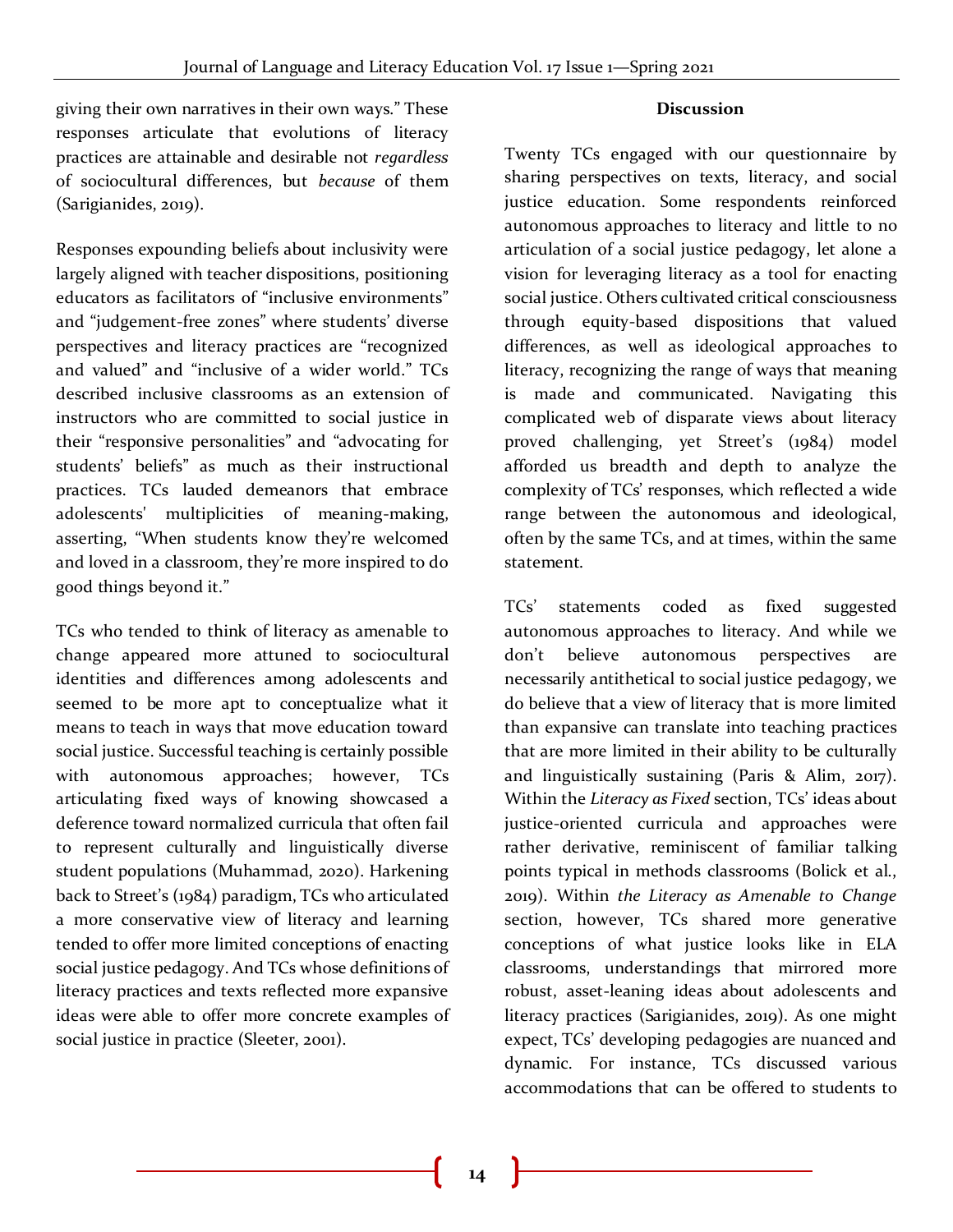modify learning environments and afford greater chances at success, which is clearly a studentcentered perspective. However, the ways in which those accommodations were described revealed a constricted understanding of literacy teaching as information delivery from knowledge to ignorance. And yet, by engaging in the very act of brainstorming accommodations, TCs are reflecting upon their orientation to differences among adolescent learners, which illustrates that they are considering sociallyjust moves in the classroom.

Our research question helps us make sense of these somewhat knotty findings. The first component of the question inquired into the ways TCs' perceptions of literacy shape their understandings of social justice. As suggested in the findings, these TCs acknowledged the expanse of texts that students engage with outside schools and considered these diverse modes (e.g., social media, images, music, etc.) to be legitimate. However, they struggled to adopt ideological approaches to literacy instruction when imagining how they would select content and assess

students in an ELA classroom. Thus, these TCs largely fell back on autonomous approaches grounded in consumption of alpha-numeric texts even after recognizing the powerful ways that students are producing new, multimodal texts in their own lives. Similarly, TCs recognized differences among students. They knew that as teachers they would be faced with diverse students with diverse needs and diverse backgrounds. However, their responses to these differences varied: some TCs heralded equality (albeit often incorrectly in the name of equity); others

**"They saw different needs and experiences of their students, they saw different ways that students make meaning of the myriad texts surrounding them in and out of schools, and they saw the need to do something about systemic inequities contributing to and grounded in difference."**

embraced equity. Ultimately, the ways TCs oriented toward *difference* provides the greatest insight into the second component of our research question.

The second part of our question inquired into how TCs' perceptions of literacy shape their conceptions of social justice pedagogy. Across the study, TCs recognized differences. They saw different needs and experiences of their students, they saw different ways that students make meaning of the myriad texts surrounding them in and out of schools, and they saw the need to do something about systemic inequities

> contributing to and grounded in difference. However, although these TCs recognized difference, and many of them even developed asset-oriented approaches to understanding difference, many struggled to envision how they could value and sustain these differences within the ELA classroom. As both researchers and teacher educators, we see parallels between how these TCs discussed literacy and their perceptions of social justice. More than just a struggle to move theory or ideology into practice, our findings suggest that TCs' developing conceptions of

literacy and social justice occurred along a shared continuum. These TCs, for the most part, were able to develop and communicate views of literacy as an ideological practice and social justice as aimed at preserving differences and dismantling systemic oppression. However, as they discussed and analyzed actual classroom practices, they largely maintained allegiance to autonomous, alpha-numeric understandings of literacy, mirrored by deficit approaches to difference and social (in)action.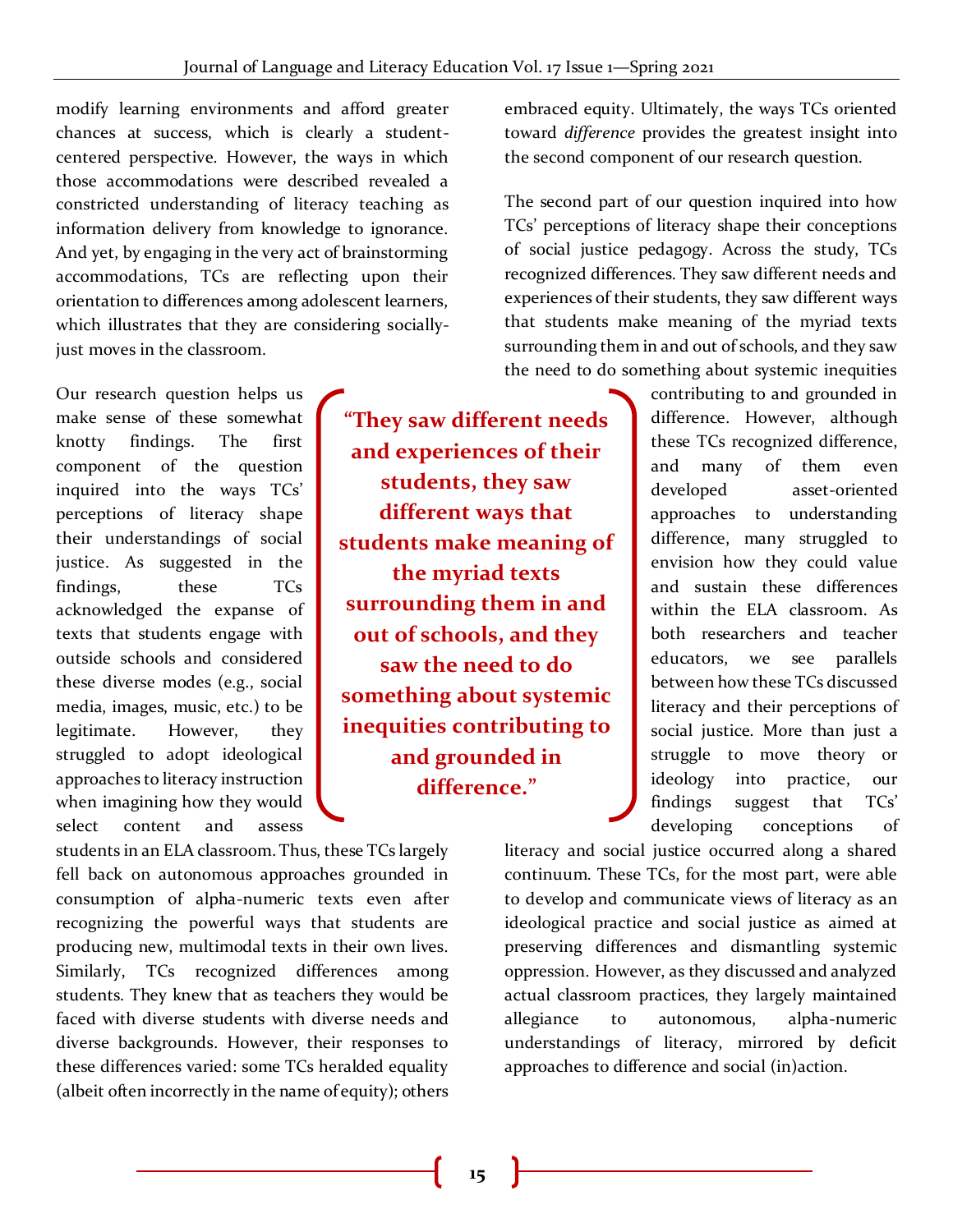We know that ELA teacher education needs to move beyond theoretical understandings of social justice and toward the practice of social justice pedagogies to prepare novice teachers to enact socially-just instructional interactions and experiences of disruption (Bolick et al., 2019). Our findings suggest that addressing perceptions of social justice and literacy in tandem could prove beneficial; however, incorporating student voices and facilitating reflective practices may not be enough. Even though they were able to articulate ideological conceptions of literacy and socially just pedagogies, some TCs tended to revert back to personal schooling experiences and limited views of equality when discussing how they might actionize their knowledge. This shortcoming in translating theory into practice suggests a need to continually reimagine what schooling can be, especially for culturally and linguistically diverse students who have been historically and presently marginalized in schools (Muhammad, 2020). Increased support for TCs as they critically reflect on relationships between literacy practices and social justice knowledge, providing models of ideological approaches to literacy instruction as embedded within social justice pedagogies in ELA, and critically interrogating these models to learn how difference is sustained could give TCs the tools they need to enact socially-just, ideological literacy practices in their own teaching.

#### **Conclusion**

Justice-driven teaching and teacher education is often rooted in reflexive practices, including responsiveness to feedback and empathetic stances defined by the act of listening. Analyzing our TCs' understandings of social justice and literacy afford a glimpse into their varying levels of readiness with regard to impacting adolescents in their ELA classrooms and communities. Our questionnaire

provided a conduit through which TCs could illustrate the degree to which their instructors are exposing them to connections among underlying societal issues, justice-oriented scholarship, and literacy practices, and helping them access live educative spaces where theories are actionized in the name of justice. As teacher educators, our commitment to students' voices can help us model reflexivity, to constantly revisit our pedagogies and practices to gauge their reflection and representation of those voices. And an ideological approach to literacy democratizes classrooms by including myriad texts, cultures, and linguistic traditions. As Christopher Emdin added in his memorable remarks: "The art of teaching is the art of remix; it's the art of reimagining" (as cited in NCTE, 2018, para. 4).

As many TCs demonstrated in their statements, we believe this art of reimagining can begin with questioning our fundamental ideas about literacy. How do we define literacy? Who is afforded the opportunity to define literacy, who is not? How is literacy catalyzed in classrooms? Whose literacy practices are valued? Whose are discounted? We also believe the act of reimagining requires us to be fluid and not static in our teaching, actively recognizing assets in new approaches and not falling into deficits. To reimagine our work in ELA, we look to inspiring scholars who are engaging in the act of remixing through social justice. We can reimagine our approaches to language by remixing our attitudes about language (Baker-Bell, 2020). We can reimagine our partnerships to focus on the priorities of people and communities rather than the needs of program and institutions (Allen & Kinloch, 2013). We can reimagine our curricula by remixing the histories and historical figures we celebrate (Carruthers, 2018). We call upon educators to let the voices of students provide the soundtrack to our ongoing act of remixing.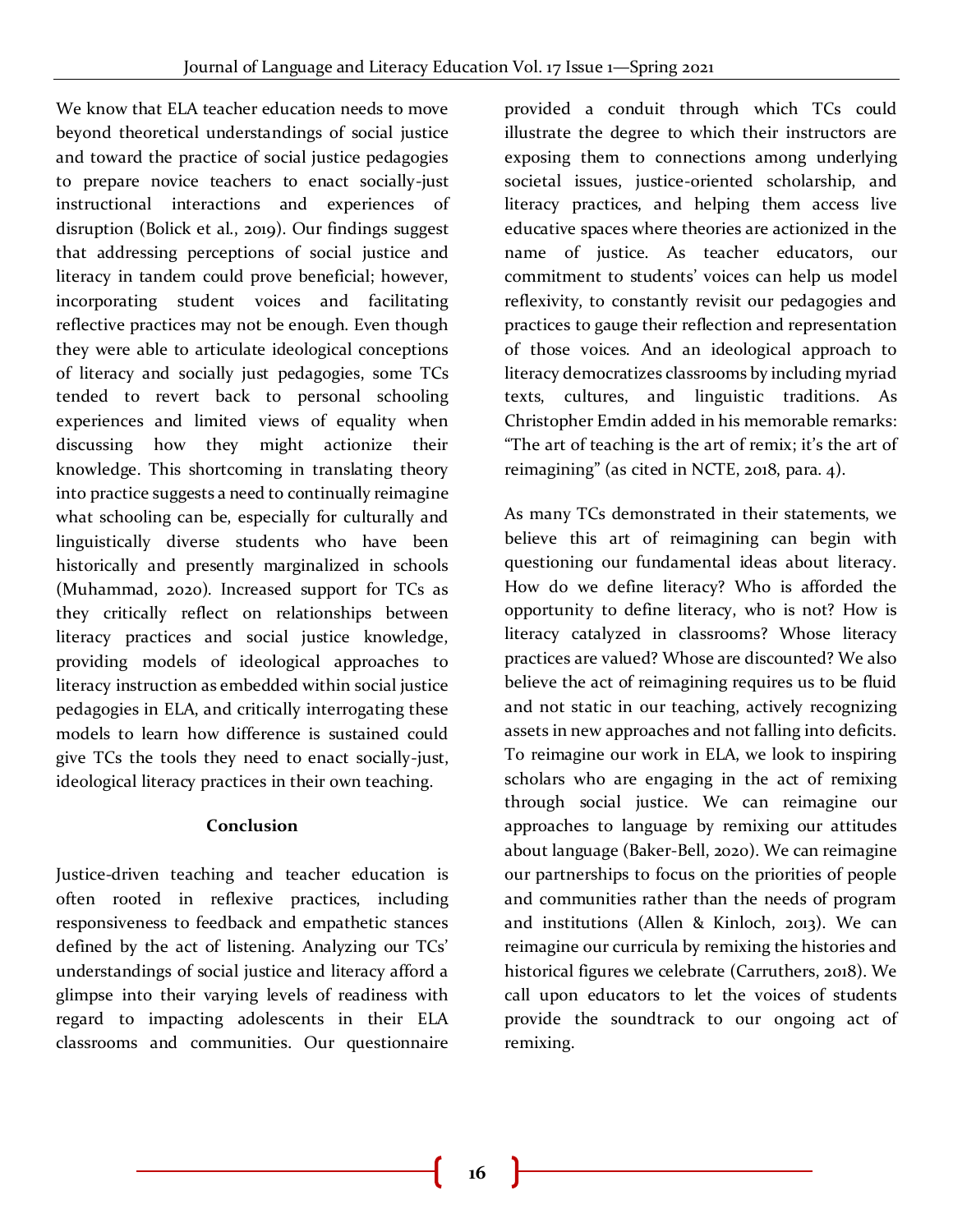#### **References**

- Allen, J., & Kinloch, V. (2013). Conversation currents: Create partnerships, not programs. *Language Arts, 90*(5), 385-390.
- Auerbach, E. (1992). Literacy and ideology. *Annual Review of Applied Linguistics, 12*, 71-85.
- Baker-Bell, A. (2020). "We been known": Toward an antiracist language & literacy education. *Journal of Language and Literacy Education, 16*(1), 1-12.
- Ball, D., & Wilson, S. (1996). Integrity in teaching: Recognizing the fusion in the moral and intellectual. *American Educational Research Journal, 33*(1), 155-192.
- Barnes, M. E., & Marlatt, R. (2020). From involvement to solidarity: Community engagement to foster culturallyproactive and constructivist pedagogy*. Journal of Curriculum and Pedagogy*. https://doi.org/10.1080/15505170.2020.1832005
- Bell, L. A. (2007). Theoretical foundations for social justice education. In M. Adams, L. A. Bell, & P. Griffin (Eds .), *Teaching for diversity and social justice* (2nd edition, pp. 1-14). Routledge.
- Bolick, C. M., Glazier, J., & Stutts, C. (2019). Disruptive experiences as tools for teacher education: Unearthing the potential of experiential education. *Journal of Experiential Education, 43*(1), 21-36. https://doi.org/10.1177/1053825919877212
- Boyd, A. S. (2017). *Social justice literacies in the English classroom: Teaching practice in action*. Teachers College Press.
- Braun, V., & Clarke, V. (2006). Using thematic analysis in psychology. *Qualitative Research in Psychology, 3*(2), 77-101.
- Camera, L. (2019, Jan 18). A lesson in protest. *U.S. News*. https://www.usnews.com/news/educationnews/articles/2019-01-18/teacher-of-the-year-organizes-protest-in-support-of-detained-immigrantchildren.
- Carruthers, C. A. (2018). *Unapologetic*. Beacon Press.
- Catte, E., & Salfia, J. (2018). *55 strong: Inside the West Virginia teachers' strike*. Belt Publishing.
- Chiseri-Strater, E., & Sunstein, B.S. (2006). *What works: A practical guide for teacher research.* Heinemann.
- Choi, Y., Meier, J., & Cushman, E. (2020). Learning to teach diverse learners together: Results from an innovative placement structure. *English Education, 52*(2), 90-113.
- Cochran-Smith, M., Gleeson, A. M., & Mitchell, K. (2010). Teacher education for social justice: What's pupil learning got to do with it? *Berkeley Review of Education 1*(1), 35-61.
- Ebarvia, T., Germán, L., Parker, K., & Torres, J. (2018). What is #disrupttexts? *#DisruptTexts*. https://disrupttexts.org/lets-get-to-work/.
- Fowler-Amato, M., LeeKeenan, K., Warrington, A., B.L., Nash, & Brady, R.B. (2019). Working toward a socially just future in the ELA methods class. *Journal of Literacy Research, 51*(2), 158-176.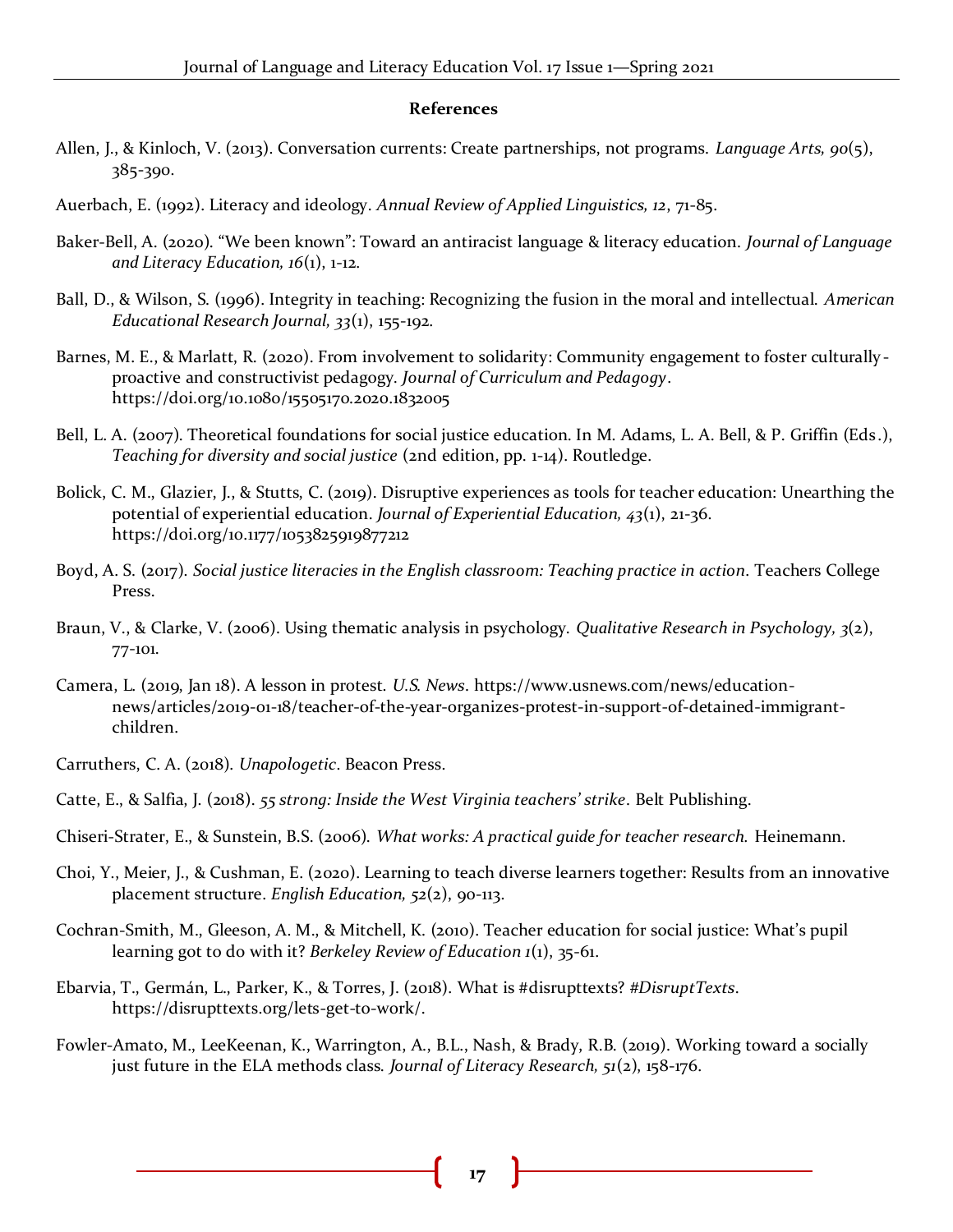- Frankel, K. K., Fields, S. S., Kimball-Veeder, J., & Murphy, C. R. (2018). Positioning adolescents in literacy teaching and learning. *Journal of Literacy Research, 50*(4), 446-477.
- Freire, P. (1994). *Pedagogy of hope: Reliving pedagogy of the oppressed*. Continuum.
- Frey, N., Fisher, D., & Everlove, S. (2009). *Productive group work: How to engage students, build teamwork, and promote understanding.* ASCD.
- Gay, G. (2010). *Culturally responsive teaching: Theory, research, and practice.* Teachers College Press.
- Golden, N. A., & Womack, E. (2016). Cultivating literacy and relationships with adolescents of color. *English Journal, 105*(3), 36-42.
- Graves, K. (2015). LGBTQ education research in historical context. In G.L. Wimberly (Ed.), *LGBTQ issues in education: Advancing a research agenda* (pp. 23-42). American Educational Research Association.
- Haddix, M. (2015). Preparing community-engaged teachers. *Theory Into Practice, 54*(1), 63-70.
- Heath, S. B. (1983). *Ways with words: Language, life, and work in communities and classrooms*. Cambridge University Press.
- Hickey, P. J. (2018). Lingua Anglia: Bridging language and learners. *English Journal, 107*(6),122-125.
- Hoyle, A. G. (2018). Social justice advocacy in graduate teacher education. *Journal of Education and Learning, 7*(2), 1-11.
- ELATE Commission on Social Justice in Teacher Education Programs. (n.d.). *Welcome to the ELATE (formerly CEE) Commission on Social Justice in Teacher Education Programs.* justice.education. https://justice.education
- Kajder, S. (2010). *Adolescents and digital literacies: Learning alongside our students.* National Council of Teachers of English.
- Love, B. L. (2019). *We want to do more than survive: Abolitionist teaching and the pursuit of educational freedom.* Beacon Press.
- Matteson, H., & Boyd, A.S. (2017). Are we making "PROGRESS"? *Journal of Language & Literacy Education, 13*(1), 28-54.
- Maybin, J. (2000). The new literacy studies: Context, intertextuality, and discourse. In D. Barton, M. Hamilton, & R. Ivanič (Eds.), *Situated literacies: Theorising reading and writing in context* (pp. 197-209). Routledge.
- Moje, E. B. (2007). Developing socially just subject-matter instruction: A review of the literature on disciplinary literacy teaching. *Review of research in education, 31*, 1-44.
- Moll, L. C., & Gonzalez, N. (1994). Critical issues: Lessons from research with language-minority children. *Journal of Reading Behavior*, *26*(4), 439–456.
- Morrell, E. (2012). 21<sup>st</sup>-century literacies, critical media pedagogies, and language arts. The *Reading Teacher, 66*(4), 300-302. https://doi.org/10.1002/TRTR.01125